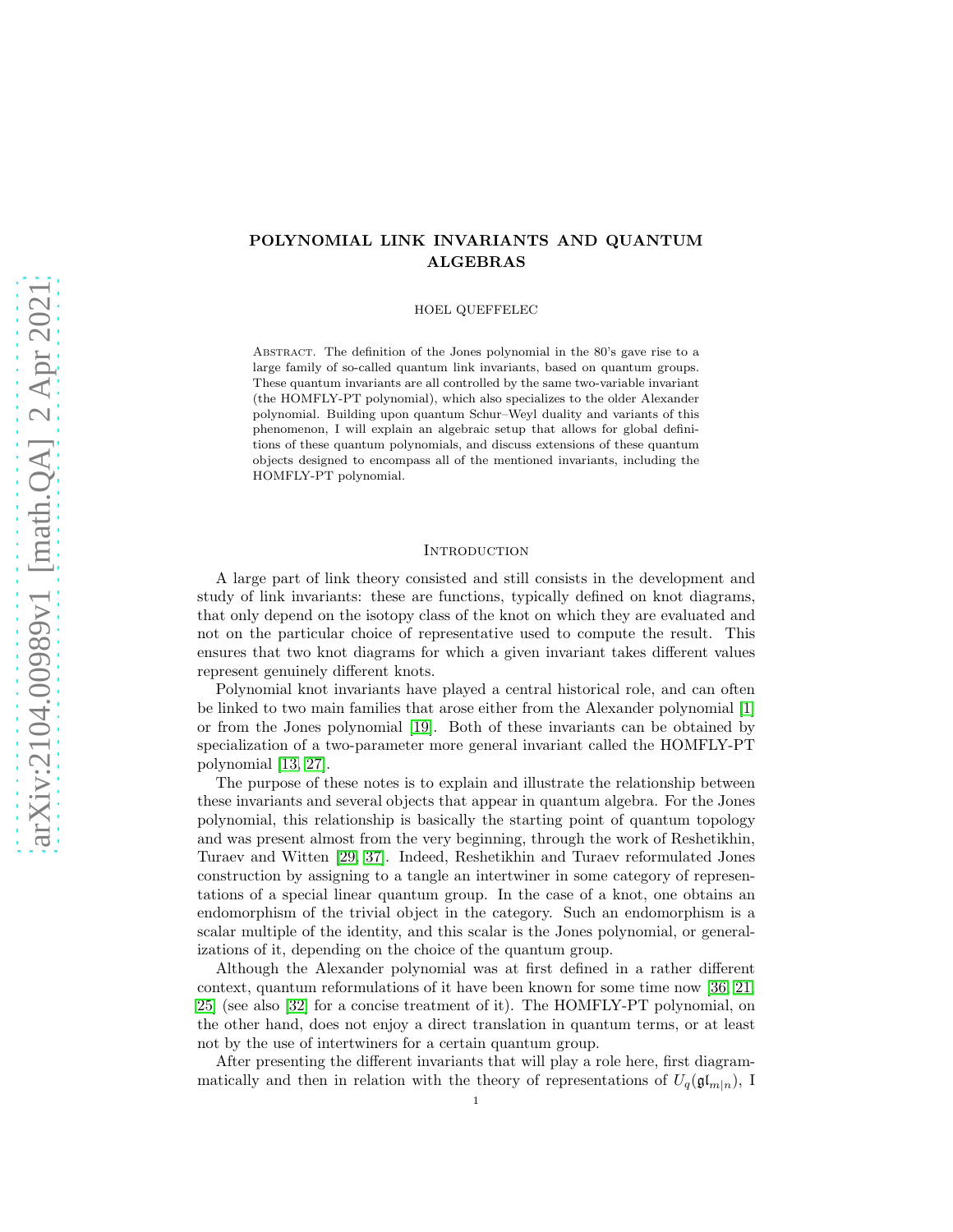## 2 HOEL QUEFFELEC

will recover from these constructions two quantum algebras (the Hecke algebra and the quantum Schur algebra) and try to convey the idea that they can serve as algebraic rigidifying tools, or in other words better replacements, for the categories of representations. Furthermore, these objects, contrarily to the categories of representations, can be extended to encompass the HOMFLY-PT polynomial as well, which I'll briefly illustrate at the end of these notes.

Organization: Section [1](#page-1-0) is devoted to brief definitions of the notions of knots, links and tangles, and to their invariants. These invariants are defined using the so-called quantized oriented Brauer category. Section [2](#page-7-0) relates this to the original Reshetikhin-Turaev approach by defining a functor between the quantized oriented Brauer category and the category of representations of the quantum group  $U_q(\mathfrak{gl}_{m|n})$ . Finally, Section [3](#page-11-0) is devoted to Schur–Weyl and skew Howe dualities and the role they recently played in knot theory.

The presentation given in these notes is far from being historically accurate: I have rather tried to define all invariants in a unified way and use this definition to recover several quantum constructions. In many situations, the story actually went the other way around. However, I hope that the presentation I chose to follow will make the relations and the central role that quantum algebras play in this picture more apparent, and that these notes can serve as a motivation and a general illustration before reading more involved references.

Acknowledgements: These lecture notes follow a lecture series given at Winterbraids IX in Reims in March 2019. I would like to warmly thank the organizers (Paolo Bellingeri, Vincent Florens, Jean-Baptiste Meilhan, Lo¨ıc Poulain d'Andecy, Emmanuel Wagner) for their invitation, their support, and more generally for putting together these great winter schools year after year. Many thanks also to Antonio Sartori for his comments on a preliminary version of these notes and for teaching me most of what's now in these notes, and to the anonymous referee for her/his helpful comments.

## 1. Knots, links, tangles and their invariants

<span id="page-1-0"></span>1.1. Knots and links. Here I briefly and informally recall the notions of knot, link and tangle. Precise definitions and detailed discussions can be found for example in [\[4,](#page-20-4) [9,](#page-20-5) [30\]](#page-21-6).

A knot is an embedding of the circle:  $\mathbb{S}^1 \hookrightarrow \mathbb{R}^3$ , up to ambient isotopy. A link is an embedding of a finite number of copies of the circle:  $\cup_k \mathbb{S}^1 \hookrightarrow \mathbb{R}^3$ , also considered up to global isotopy (thus the empty link is a link and a knot is a link). Choosing a direction of projection, one can generically represent a knot by a diagram, as in the following example.

## Example 1.

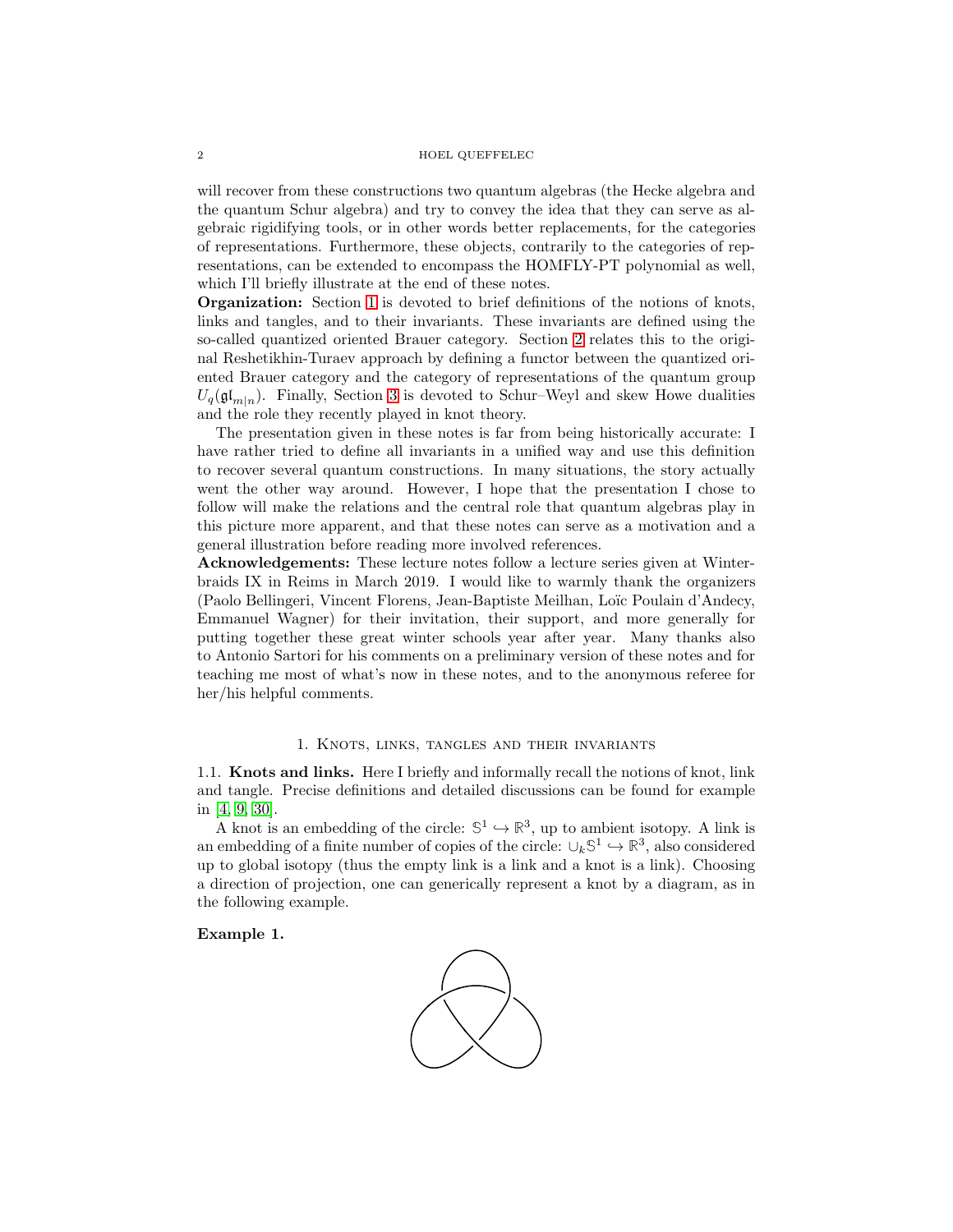Most generally, the knots and links we will consider in what follows will be framed: they can be thought of as being made of "bands" rather than strings. This does not cause much difference in the theory, and in our case this is purely technical: the invariants that will show up later are naturally invariants of framed knots, but making them invariants of genuine knots is just a matter of a rescaling factor based on a crossing count.

A given knot can be represented by many different diagrams, and the following classical theorem of Reidemeister gives us a combinatorial tool to relate different diagrams associated to the same knot.

Theorem 2. *Two diagrams* D *and* D′ *represent the same framed knot if and only if they are related by a sequence of planar isotopies and of moves of the following kinds:*



In what follows, we will very often consider oriented versions of knots and links. This can be represented by orienting the diagram, and causes no difference in Reidemeister's theorem.

1.2. Tangles and their category presentation. Tangles are links that are allowed to have ends. More precisely, they are embeddings

$$
\amalg_k \mathbb{S}^1 \amalg_l [0,1] \hookrightarrow [0,1]^3
$$

with prescribed endpoints on  $[0, 1]^2 \times \{0, 1\}$ , considered up to isotopy relative boundary. Projection from the cube to the square that collapses, say, the first coordinate, allows to consider diagrams just as in the case of links.

Example 3.



We will often refer to a tangle by saying that it is a  $(k, l)$  tangle. By this we mean that it has k ends at the bottom  $([0,1]^2 \times \{0\})$  and l ends at the top  $([0,1]^2 \times \{1\})$ .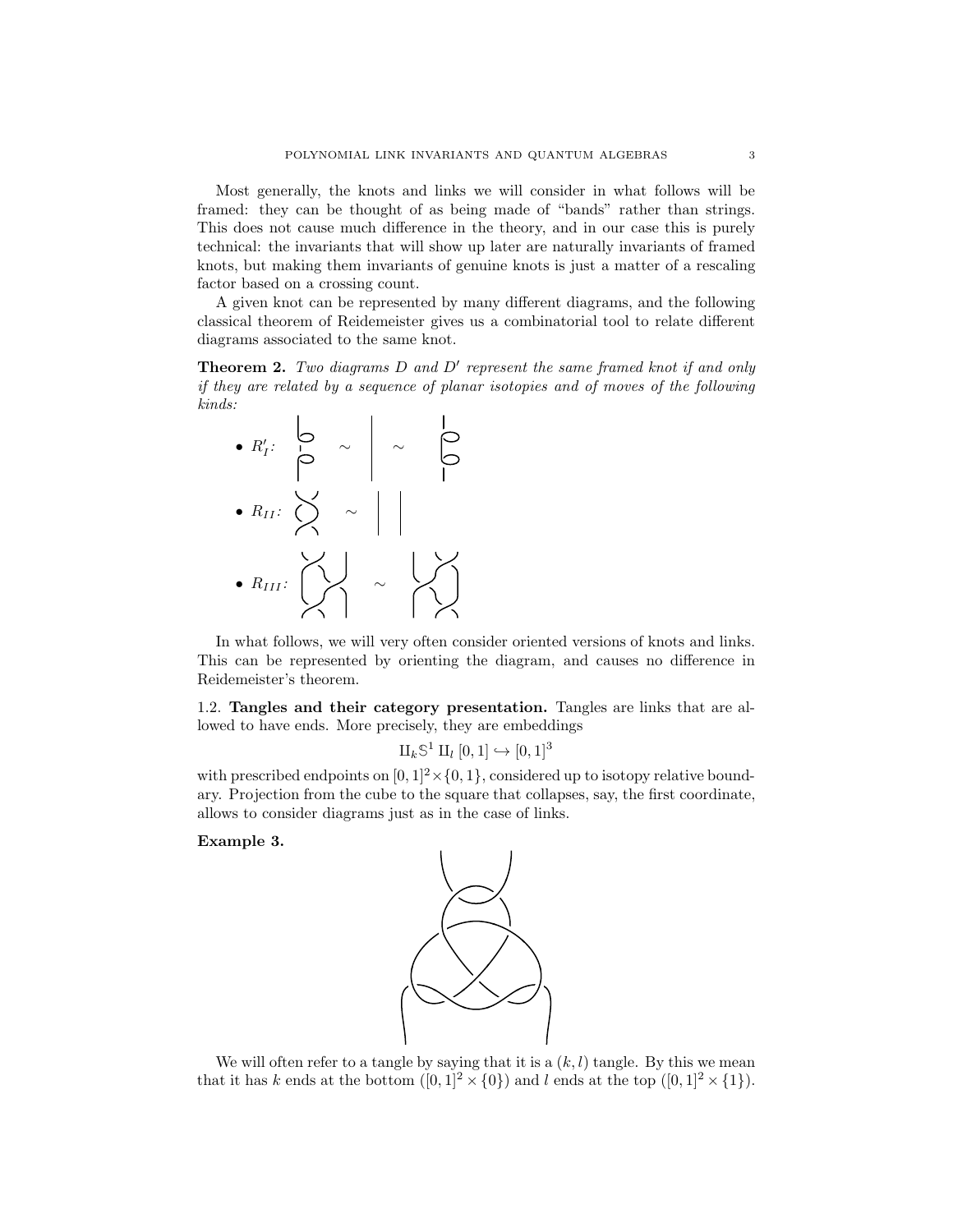### 4 HOEL QUEFFELEC

Braids appear as a particular class of tangles, namely those with no horizontal tangencies. This is probably neither the easiest nor the most convenient definition, and it might be more illustrative to define the braid group on  $n$  strands as the group generated by the elements:

$$
\sigma_i = \left\lfloor \cdots \left\lfloor \bigvee_{i} \cdots \bigvee_{i+1} \cdots \bigwedge_{n} \right\rfloor \right\rfloor
$$

The multiplication law is given by vertical superposition, and the inverses of the generators can be guessed from the Reidemeister II move. To get a presentation by generators and relations, one should also add the third Reidemeister relation for adjacent crossings, and isotopies that allow far-away crossings to commute.

If braids appear as a particular class of tangles, which themselves generalize links, one can also go back to link theory from braid theory. Indeed, the annular closure (see the right-hand side of Equation [\(1\)](#page-3-0)) of a braid always forms a link. The following theorem of Alexander states that any link actually appears in this way, and we will make use of it later.

Theorem 4. *Every knot is the closure of a braid:*

<span id="page-3-0"></span>
$$
(1) \qquad K \sim \boxed{\beta}
$$

It is worth mentioning that this correspondence is not one-to-one: different braids can have isotopic closures, but moves relating such braids have been classified (this is called Markov's theorem).

A nice feature of the tangles is that they can easily be organized into a category, which we will much use in the next sections.

Definition 5. *(See also* [\[20,](#page-20-6) Section XII]*.) The category* Tangles *is the monoidal category of oriented, framed tangles. Its objects are generated by* {↑, ↓}*, and its morphisms are (diagrams of ) oriented, framed tangles modulo isotopy. We also define* Tangles**<sup>k</sup>** *as its* **k***-linear version, with the same objects but with morphisms being free* **k***-modules (with* **k** *any ring) generated by tangles.*

In other words, objects in both categories are sequences of up and down arrows, while morphisms are given by tangles mapping between such sequences, or linear combinations of such tangles. The adjective *monoidal* means that the category is equipped with a tensor product, which in our case simply translates into the fact that two tangles can be put next to each other, forming a bigger tangle.

**Example 6.** *Choosing*  $\eta = \emptyset$  *and*  $\eta' = \uparrow \downarrow \downarrow \uparrow$ *, then:* 

$$
\bigcup \bigcup \quad \text{and} \quad \bigcup
$$

*are typical morphisms in* Tangles(η, η′ )*, and*

 $2\cup$   $\cup$  -3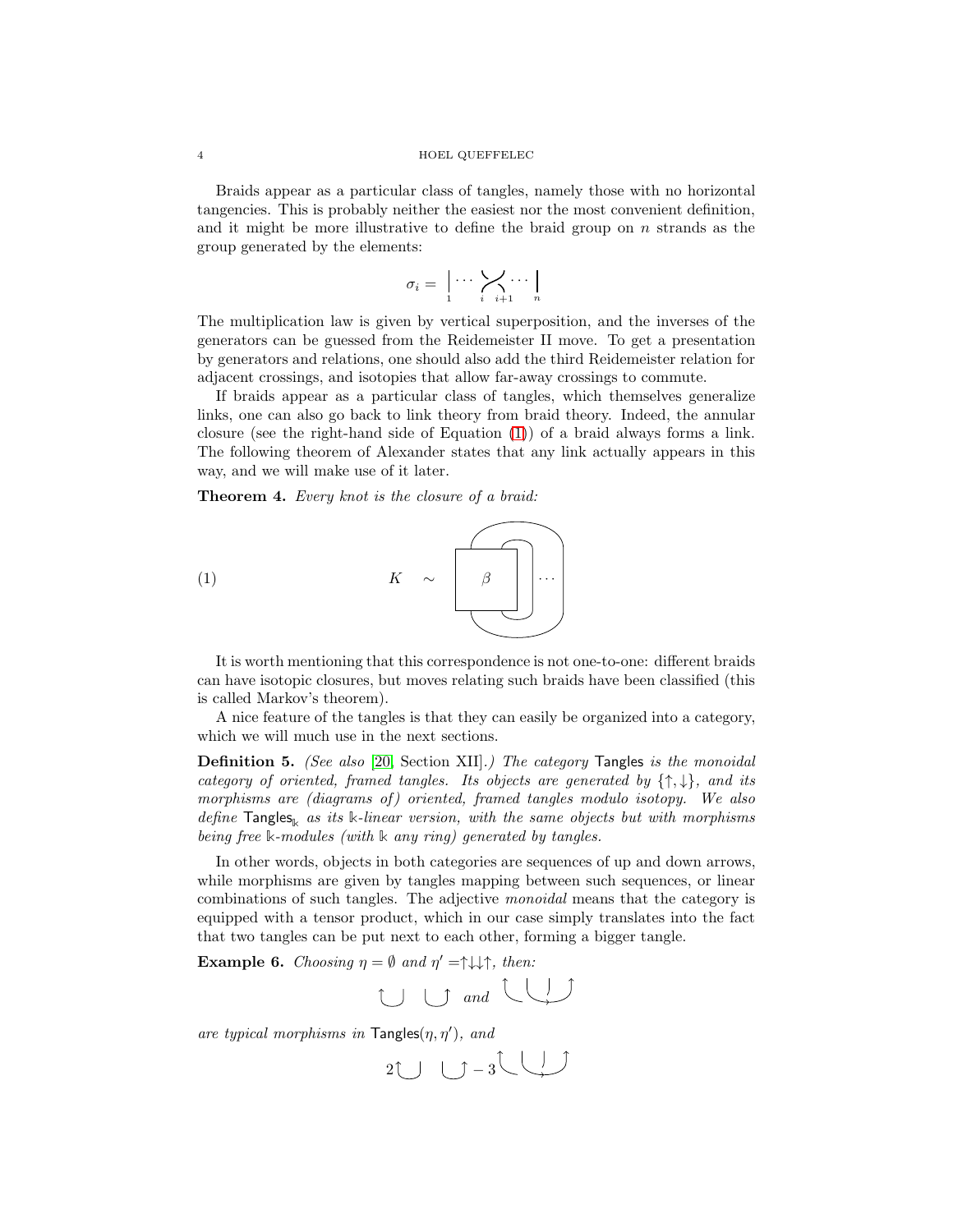something that typically leaves in  $\mathsf{Tangles}_{\mathbb{k}}(\eta, \eta')$ . Notice that:

$$
\bigcup_{i=1}^{n} \bigcup_{i=1}^{n} \bigcup_{j=1}^{n} \bigcup_{i=1}^{n} \bigcup_{j=1}^{n} \bigcup_{j=1}^{n} \bigcup_{j=1}^{n} \bigcup_{j=1}^{n} \bigcup_{j=1}^{n} \bigcup_{j=1}^{n} \bigcup_{j=1}^{n} \bigcup_{j=1}^{n} \bigcup_{j=1}^{n} \bigcup_{j=1}^{n} \bigcup_{j=1}^{n} \bigcup_{j=1}^{n} \bigcup_{j=1}^{n} \bigcup_{j=1}^{n} \bigcup_{j=1}^{n} \bigcup_{j=1}^{n} \bigcup_{j=1}^{n} \bigcup_{j=1}^{n} \bigcup_{j=1}^{n} \bigcup_{j=1}^{n} \bigcup_{j=1}^{n} \bigcup_{j=1}^{n} \bigcup_{j=1}^{n} \bigcup_{j=1}^{n} \bigcup_{j=1}^{n} \bigcup_{j=1}^{n} \bigcup_{j=1}^{n} \bigcup_{j=1}^{n} \bigcup_{j=1}^{n} \bigcup_{j=1}^{n} \bigcup_{j=1}^{n} \bigcup_{j=1}^{n} \bigcup_{j=1}^{n} \bigcup_{j=1}^{n} \bigcup_{j=1}^{n} \bigcup_{j=1}^{n} \bigcup_{j=1}^{n} \bigcup_{j=1}^{n} \bigcup_{j=1}^{n} \bigcup_{j=1}^{n} \bigcup_{j=1}^{n} \bigcup_{j=1}^{n} \bigcup_{j=1}^{n} \bigcup_{j=1}^{n} \bigcup_{j=1}^{n} \bigcup_{j=1}^{n} \bigcup_{j=1}^{n} \bigcup_{j=1}^{n} \bigcup_{j=1}^{n} \bigcup_{j=1}^{n} \bigcup_{j=1}^{n} \bigcup_{j=1}^{n} \bigcup_{j=1}^{n} \bigcup_{j=1}^{n} \bigcup_{j=1}^{n} \bigcup_{j=1}^{n} \bigcup_{j=1}^{n} \bigcup_{j=1}^{n} \bigcup_{j=1}^{n} \bigcup_{j=1}^{n} \bigcup_{j=1}^{n} \bigcup_{j=1}^{n} \bigcup_{j=1}^{n} \bigcup_{j=1}^{n} \bigcup_{j=1}^{n} \
$$

*while*

*is not the tensor product of two simpler tangles.*

In light of the above example, here might be a good place to highlight the reading conventions we adopt for diagrammatic categories: objects are displayed horizontally and read (with respect to tensor product) from left to right, and morphisms appear vertically and are read from bottom to top.

1.3. The invariants. Here and throughout these notes, we set **k** to be either  $\mathbb{C}(q)[q^{\pm\beta}]$ , or  $\mathbb{C}(q)$ . In the first case, this is to be understood as an extension of  $\mathbb{C}(q)$  by a formal invertible variable denoted  $q^{\beta}$ . Then setting  $\beta = d \in \mathbb{Z}$  induces a map  $\mathbb{C}(q)[q^{\pm\beta}] \to \mathbb{C}(q)$ .

Our interest in this peculiar writing is that we will allow ourselves to write things like:  $q^2 \cdot q^{2\beta} = q^{2+2\beta}$ , which makes the following notations easier to handle.

(2) 
$$
[x] = \frac{q^x - q^{-x}}{q - q^{-1}}, \quad x \in \mathbb{Z}\beta + \mathbb{Z}
$$

(3) 
$$
[n]! = [1][2] \cdots [n], \quad n \in \mathbb{N}
$$

Example 7.

$$
[2] = q + q^{-1}, \quad [\beta] = \frac{q^{\beta} - q^{-\beta}}{q - q^{-1}}
$$

The following definition despite its simplicity, will be instrumental in our presentation of the invariants. This definition originates from [\[10\]](#page-20-7) up to minor changes of conventions.

**Definition 8.** *The quantized oriented Brauer category*  $Br(\beta)$  *is the quotient of*  $\textsf{Tangles}_\Bbbk$ , with  $\Bbbk = \mathbb{C}(q)[q^{\pm \beta}]$ , modulo the following relations

<span id="page-4-1"></span>(4a)  
\n
$$
\begin{array}{ccc}\n\searrow & - & \searrow & \\
\searrow & - & \searrow & \\
\searrow & & - & \searrow & \\
\searrow & & & - & \searrow & \\
\searrow & & & & - & \searrow & \\
\searrow & & & & & - & \searrow & \\
\searrow & & & & & & \searrow & \\
\searrow & & & & & & & \searrow & \\
\searrow & & & & & & & \searrow & \\
\searrow & & & & & & & & \searrow & \\
\searrow & & & & & & & & \searrow & \\
\searrow & & & & & & & & & \searrow & \\
\searrow & & & & & & & & & \searrow & \\
\searrow & & & & & & & & & \searrow & \\
\searrow & & & & & & & & & \searrow & \\
\searrow & & & & & & & & & & \searrow & \\
\searrow & & & & & & & & & & \searrow & \\
\searrow & & & & & & & & & & \searrow & \\
\searrow & & & & & & & & & & \searrow & \\
\searrow & & & & & & & & & & \searrow & \\
\searrow & & & & & & & & & & \searrow & \\
\searrow & & & & & & & & & & & \searrow & \\
\searrow & & & & & & & & & & & \searrow & \\
\searrow & & & & & & & & & & & \searrow & \\
\searrow & & & & & & & & & & & \searrow & \\
\searrow & & & & & & & & & & & \searrow & \\
\searrow & & & & & & & & & & & \searrow & \\
\searrow & & & & & & & & & & & \searrow & \\
\searrow & & & & & & & & & & & \searrow & \\
\searrow & & & & & & & & & & & \searrow & \\
\searrow & & & & & & & & & & & \searrow & \\
\searrow & & & & & & & & & & & \searrow & \\
\searrow & & & & & & & & & & & \searrow & \\
\searrow & & & & & & & & & & & \searrow & \\
\searrow & & & & & & & & & & & \searrow & \\
\searrow & & & & & & & & & & & \searrow & \\
\searrow & & & & & & & & & & & \searrow & \\
\searrow & & & & & & & & & & & \searrow & \\
\searrow & & & & & & & & & & & \searrow & \\
\searrow & & & & & & & & & & & \searrow & \\
\searrow & & & & & & & & & & & \searrow & \\
\searrow & & & & & & & & & & & \searrow & \\
\searrow & & & & & & & & & & & \searrow &
$$

<span id="page-4-2"></span>The category  $Br(\beta)$  is again a monoidal category. The same definition (and consequences below) holds when  $\beta$  gets specialized to  $n \in \mathbb{Z}$ . We will denote the corresponding category by  $Br(\beta = n)$ .

Dipper, Doty and Stoll proved the following result [\[10\]](#page-20-7).

<span id="page-4-0"></span>**Proposition 9.** End<sub>Br( $\beta$ ) ( $(\uparrow)^{\otimes r}(\downarrow)^{\otimes s}$ ) *is free of rank*  $(r + s)!$ *.*</sub>

<span id="page-4-3"></span>Corollary 10. *In particular*,  $\text{End}_{\text{Br}(\beta)}(\emptyset) \simeq \mathbb{k}$ *.* 

*Sketch of the easy part of the corollary, without referring to Proposition [9.](#page-4-0)* A tangle in  $\text{End}_{\text{Br}(\beta)}(\emptyset)$  is just a link. Using the lhs of Equation [\(4a\)](#page-4-1), one can switch crossings until reaching a framed unlink. Equation [\(4b\)](#page-4-2) allows to reduce a framed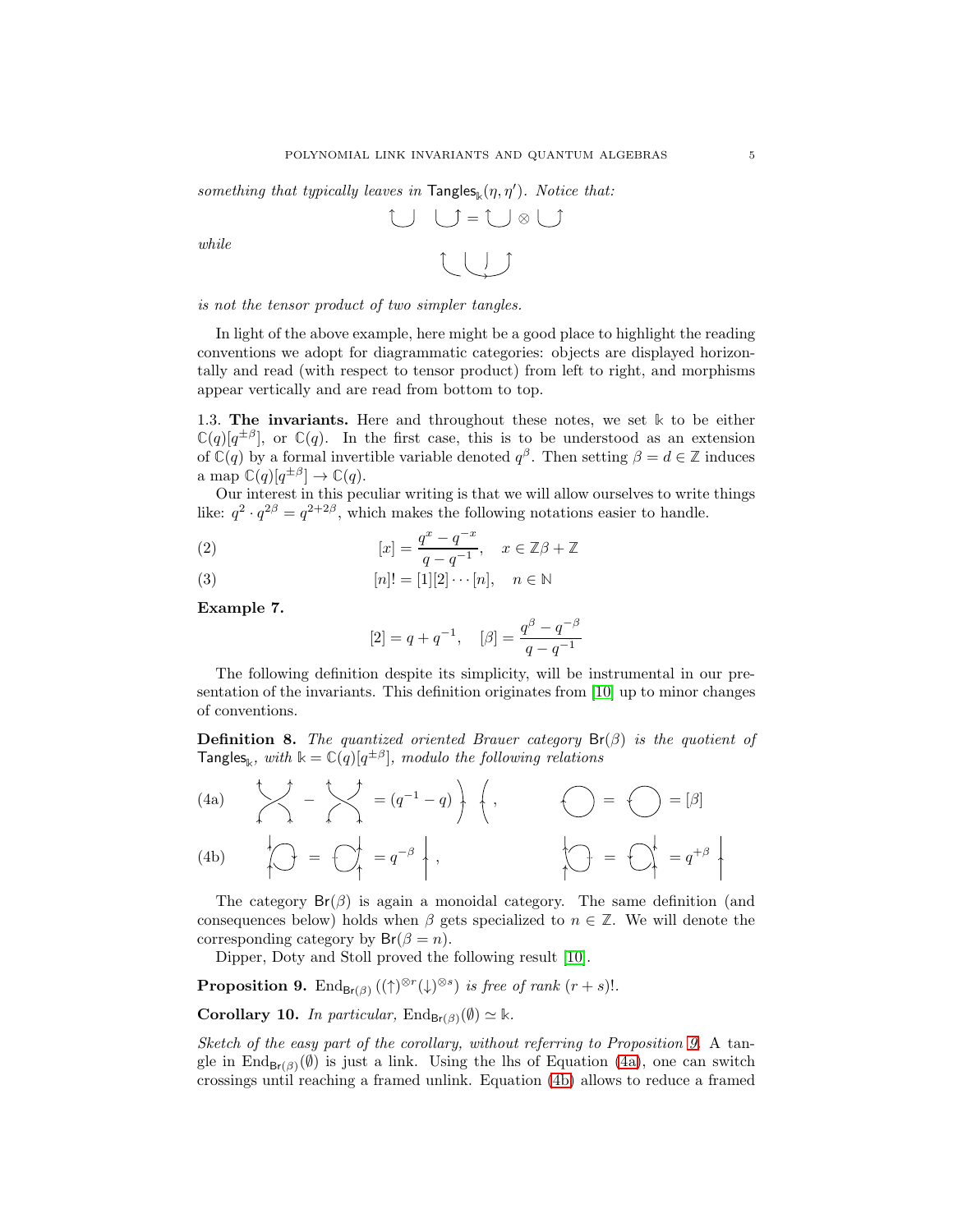unlink to an unframed unlink, and then the rhs of Equation [\(4a\)](#page-4-1) allows to go down to the empty link.

This proves that  $\text{End}_{\text{Br}(\beta)}$  is of dimension at most 1. The harder part of the proof in [\[10\]](#page-20-7) uses the existence of the HOMFLY-PT polynomial, that we are about to derive from the definition of the quantized oriented Brauer category. This is probably one of the main historical twists of these notes, which allows to give a unified presentation of the invariants at play, but causes great logical distortion!  $\Box$ 

A consequence of Corollary [10](#page-4-3) is that given a link, its class  $[L] \in \text{End}_{\text{Br}(\beta)}(\emptyset) \simeq \mathbb{k}$ yields a **k**-valued link invariant. The fact that it is indeed a link invariant simply follows from the fact that the oriented Brauer category is just a quotient of the tangle category, in which links sit.

<span id="page-5-0"></span>Definition 11. *Let* L *be an oriented, framed link.*

- *The HOMFLY–PT polynomial of L is the image*  $[L] \in \text{End}_{\text{Br}(\beta)}(\emptyset)$  =  $\mathbb{C}(q)[q^{\pm\beta}].$
- Let  $n \in \mathbb{Z}$ . The  $\mathfrak{sl}_n$  Reshetikhin-Turaev polynomial of L is the image  $[L] \in$  $\text{End}_{\text{Br}(\beta=n)}(\emptyset) = \mathbb{C}(q).$

**Remark 12.** The  $\mathfrak{sl}_n$  Reshetikhin-Turaev polynomials are really Laurent polyno*mials in the variable* q*. The HOMFLY-PT polynomial is not really a polynomial: one needs to localize in*  $q - q^{-1}$ *.* 

**Example 13.** In the case where  $\beta = 2$ , one recovers the Jones polynomial [\[19\]](#page-20-1). *For the trefoil for example, one can compute:*

$$
\left[ \left( \bigotimes \limits_{{\beta}=2} \right)_{\beta=2} = -q^3 + q^{-1} + q^{-3} + q^{-5}
$$

*Indeed, one first uses a skein relation to switch a crossing:*



*Then one can slide the curl in the first term, and again apply the skein relation on a crossing in the second term, to obtain the following expression:*



*From there everything evaluates thanks to Equations* [\(4b\)](#page-4-2) *that allow to remove the curls, before one evaluates the circles. One gets:*

$$
q^{-2}[2] + (q^{-1} - q)[2]^2 + q^{-2}(q^{-1} - q)^2[2] = [2](q^{-4} + 1 - q^2)
$$

*This equals*  $-q^3 + q^{-1} + q^{-3} + q^{-5}$  *as expected.*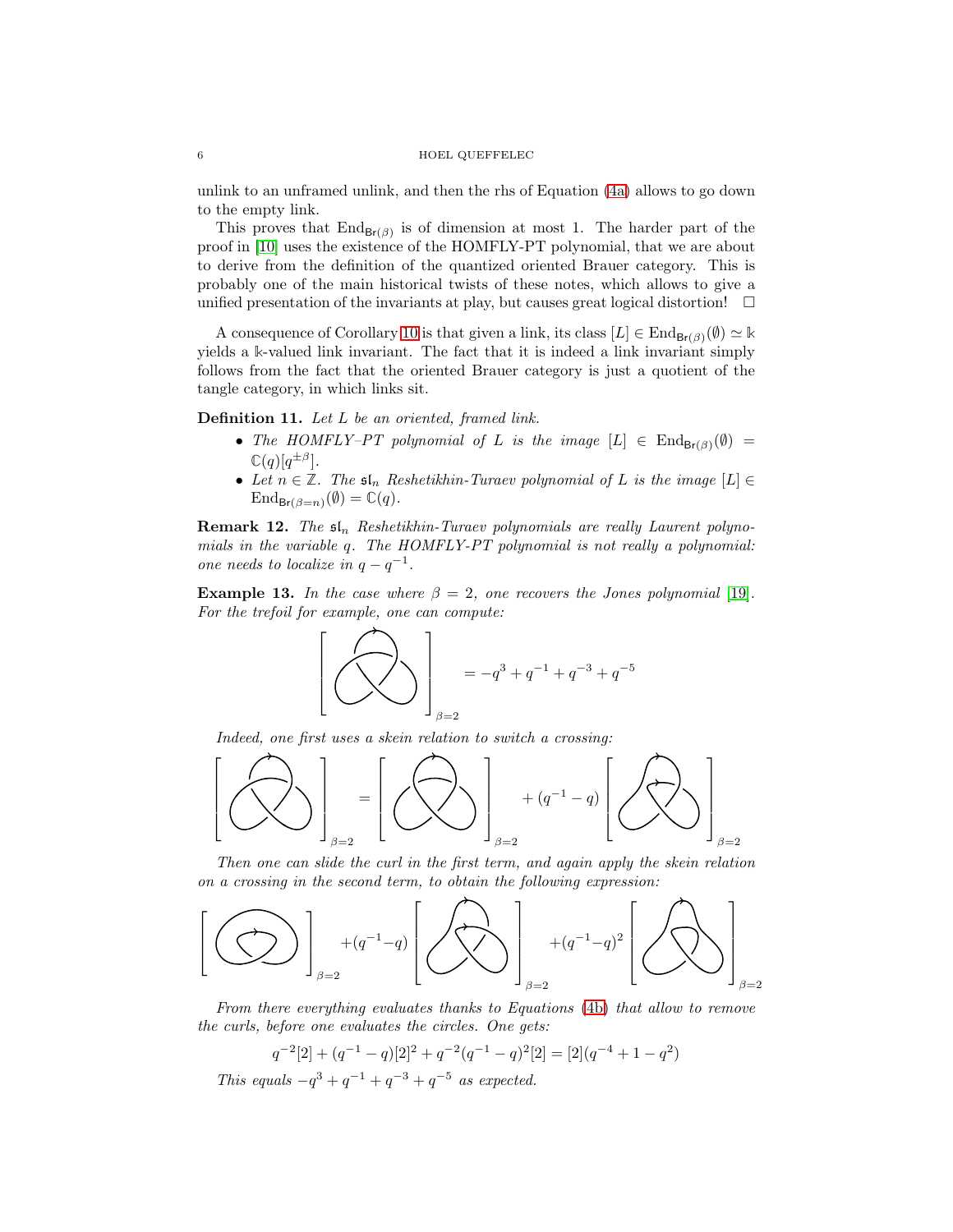<span id="page-6-0"></span>Remark 15. *More generally, one can define an invariant associated to tangles: a tangle* T gets assigned  $[T] \in \text{Hom}_{\text{Br}(\beta)}(\partial T^-, \partial T^+)$ *. For generic values of*  $\beta$ *, this can be seen as a HOMFLY-PT invariant for* T *, but it is interesting to note that the*  $\beta = d$  specialization does not exactly match the  $\mathfrak{sl}_d$  Reshetikhin-Turaev invariant. *We will come back to that fact later.*

It is a classical fact that the HOMFLY-PT polynomial admits a specialization to both the Reshetikhin-Turaev invariants and the Alexander polynomial, which is easily checked by comparing Conway-type skein relations for all invariants. We have seen the former, but for the latter case one needs to introduce reduced versions of the invariants. Indeed, the specialization is supposed to use  $\beta = 0$ , which, with the current definition, would systematically yield  $[L] = 0 \in \text{End}_{\text{Br}(0)}(\emptyset)$  for any non-empty link (recall that  $[\beta] = 0$  if  $\beta = 0$ ).

To go to the reduced case, notice that another consequence of Proposition [9](#page-4-0) is that End<sub>Br(β)</sub>(†)  $\simeq$  k. This is a perfect situation to produce polynomial invariants and motivates the following definition.

Definition 16. *Let* L *be a link, and* L˜ *the* (1, 1) *tangle obtained by cutting open one strand. Then:*

- *if*  $\beta$  *is generic,*  $[\tilde{L}] \in \text{End}_{\text{Br}(\beta)}(\uparrow) \simeq \mathbb{C}(q, q^{\beta})$  *is the reduced HOMFLY-PT polynomial of* L*;*
- *if*  $\beta = n > 0$ ,  $[\tilde{L}] \in \text{End}_{\text{Br}(\beta=n)}(\uparrow) \simeq \mathbb{C}(q)$  *is the reduced*  $\mathfrak{sl}_n$  *Reshetikhin-Turaev invariant of* L*;*
- *if*  $\beta = 0$ ,  $[\tilde{L}] \in \text{End}_{\text{Br}(\beta=0)}(\uparrow) \simeq \mathbb{C}(q)$  *is the Alexander polynomial of* L.

This is all well-defined, thanks to the next proposition.

**Proposition 17.** With the above notations, the value  $[L]$  is independent on the *choice of the cutting place.*

*Proof.* For  $\beta$  generic,

$$
[\tilde{L}]_{\beta} = \frac{[L]_{\beta}}{\left[\bigodot\right]_{\beta}}
$$

which can be seen by reclosing the  $(1, 1)$  tangle. In the expression above, the denominator is non-vanishing, and thus the value of  $[\hat{L}]$  does not depend on a specific choice of  $L$  for a given  $L$ .

For other values of  $\beta$ , the result follows by specialization.

Remark 18. *The global approach permitted by the Brauer category makes the above proof very easy. If one were to only consider the Alexander polynomial on its own, this proof would become somewhat trickier (see* [\[32\]](#page-21-5) *for example).*

1.4. The scalar principle. Consider the situation, schematized below, of a functor from the tangle category to some **k**-linear category C factoring through the Brauer category:

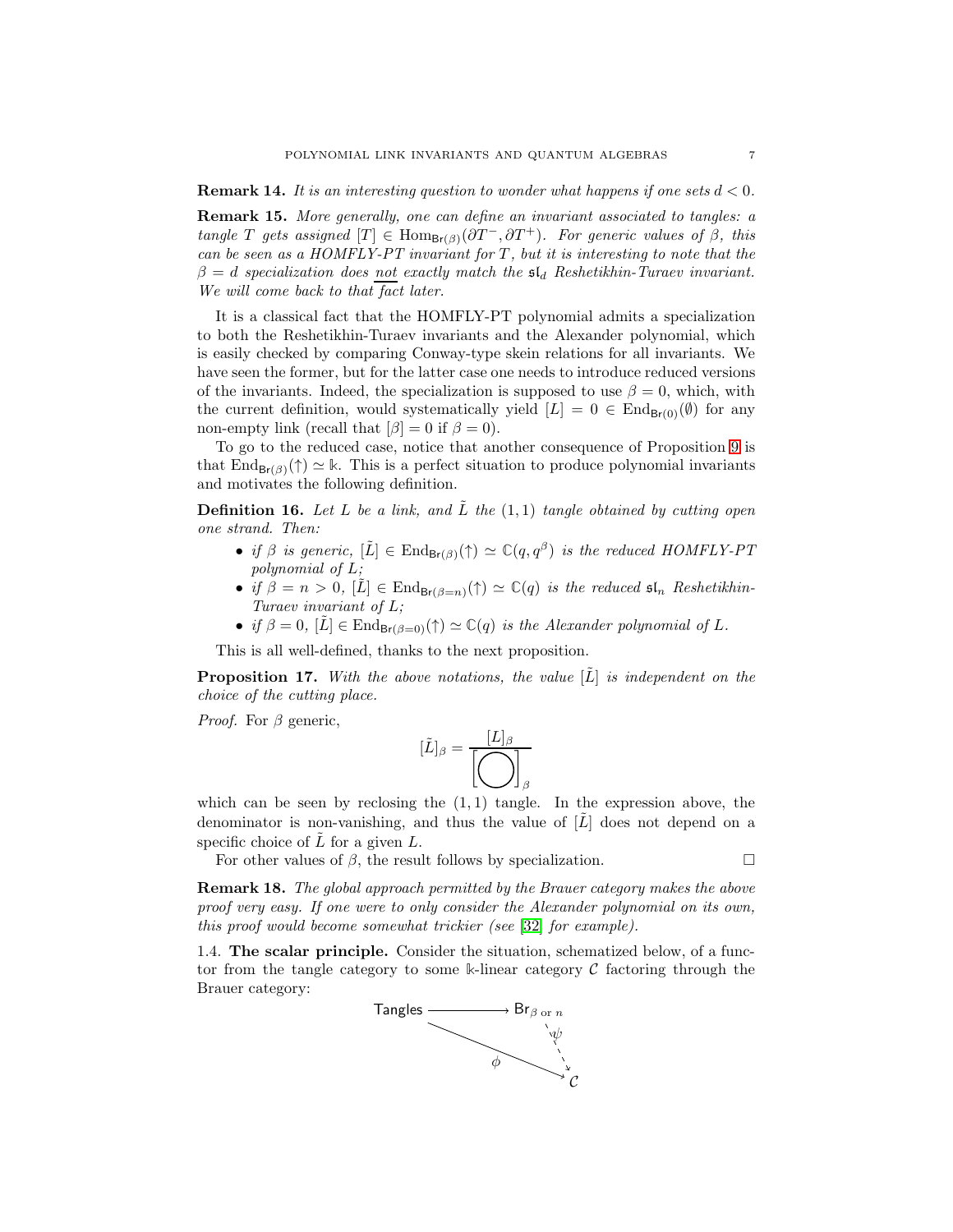#### 8 HOEL QUEFFELEC

Then:

- $\phi(L)$  is the HOMFLY-PT polynomial if  $\beta$  is generic and the  $\mathfrak{sl}_n$  Reshetikhin-Turaev invariant for  $\beta = n > 0$ ;
- $\phi(\tilde{L})$  is the reduced HOMFLY-PT polynomial if  $\beta$  is generic, the reduced  $\mathfrak{sl}_n$ Reshetikhin-Turaev invariant if  $\beta = n > 0$ , and the Alexander polynomial if  $\beta = 0$ .

<span id="page-7-0"></span>Note however that this principle is specific to links, and that there could (and will) be more room for novelty in the tangle case.

## 2. A representation-theoretic functor

In this section, we will define families of functors from  $Br(\beta = d)$  to categories of representations of some quantum groups, that is, categories of vectors spaces with extra structure. This will naturally produce tangle invariants.

2.1. **Definition of**  $U_q(\mathfrak{gl}_{m|n})$ . Quantum groups arise as deformations of enveloping algebras of some Lie algebras (see [\[22,](#page-20-8) [6,](#page-20-9) [20\]](#page-20-6) for complete accounts on the theory). In the case of  $\mathfrak{sl}_n$ , they can be thought of as q-deformed versions of Lie algebras originating from matrix spaces, and the action on the vector space is still very present in the theory. In the super case we are going to consider, instead of starting with endomorphisms of a vector space, one starts with endomorphisms of a supervector space, that is, a  $\mathbb{Z}/2\mathbb{Z}$ -graded vector space.

Following this general idea, for a pair of non-negative integers  $(m, n)$ , we define a degree function:

$$
\{1, \cdots, m+n\} \mapsto \mathbb{Z}/2\mathbb{Z}
$$

$$
i \mapsto |i|
$$

that assigns 0 to the first m entries and 1 to the last n entries. We take the following definition, which is similar to the ones from [\[34,](#page-21-7) [40\]](#page-21-8).

**Definition 19.** The quantum enveloping superalgebra  $U_q(\mathfrak{gl}_{m|n})$  is defined to be *the unital superalgebra over*  $\mathbb{C}(q)$  *with generators*  $E_i$ *,*  $F_i$  *for*  $i \in \{1, ..., m + n - 1\}$ *and*  $L_i$  *for*  $i \in \{1, \dots, m+n\}$  *subject to the following relations (we introduce*  $K_i = L_i^{(-1)^{|i|}} L_{i+1}^{-(-1)^{|i+1|}}$ .

(5a) 
$$
L_i E_i = q E_i L_i, \qquad L_i F_i = q^{-1} F_i L_i
$$

(5b) 
$$
L_i E_{i+1} = q^{-1} E_{i+1} L_i, \qquad L_i F_{i+1} = q F_{i+1} L_i
$$

<span id="page-7-1"></span>(5c) 
$$
(-1)^{|i|} E_i F_i - (-1)^{|i+1|} F_i E_i = \frac{K_i - K_i^{-1}}{q - q^{-1}}
$$

$$
E_m^2 = F_m^2 = 0
$$

(5e) 
$$
E_i E_j = E_j E_i \text{ and } F_i F_j = F_j F_i \qquad \text{if } |i - j| \ge 2
$$
  
(5f) 
$$
E_i F_j = F_j E_i \qquad \text{if } i \ne j
$$

(5g) 
$$
E_i^2 E_{i+1} - [2] E_i E_{i+1} E_i + E_{i+1} E_i^2 = 0 \qquad \text{for } i, i+1 \neq m
$$

(5h) 
$$
E_{i+1}^2 E_i - [2] E_{i+1} E_i E_{i+1} + E_i E_{i+1}^2 = 0 \qquad \text{for } i, i+1 \neq m
$$

(5i) 
$$
F_i^2 F_{i+1} - [2] F_i F_{i+1} F_i + F_{i+1} F_i^2 = 0 \t\t \text{for } i, i+1 \neq m
$$

(5j) 
$$
F_{i+1}^2 F_i - [2] F_{i+1} F_i F_{i+1} + F_i F_{i+1}^2 = 0 \t\t for i, i+1 \neq m
$$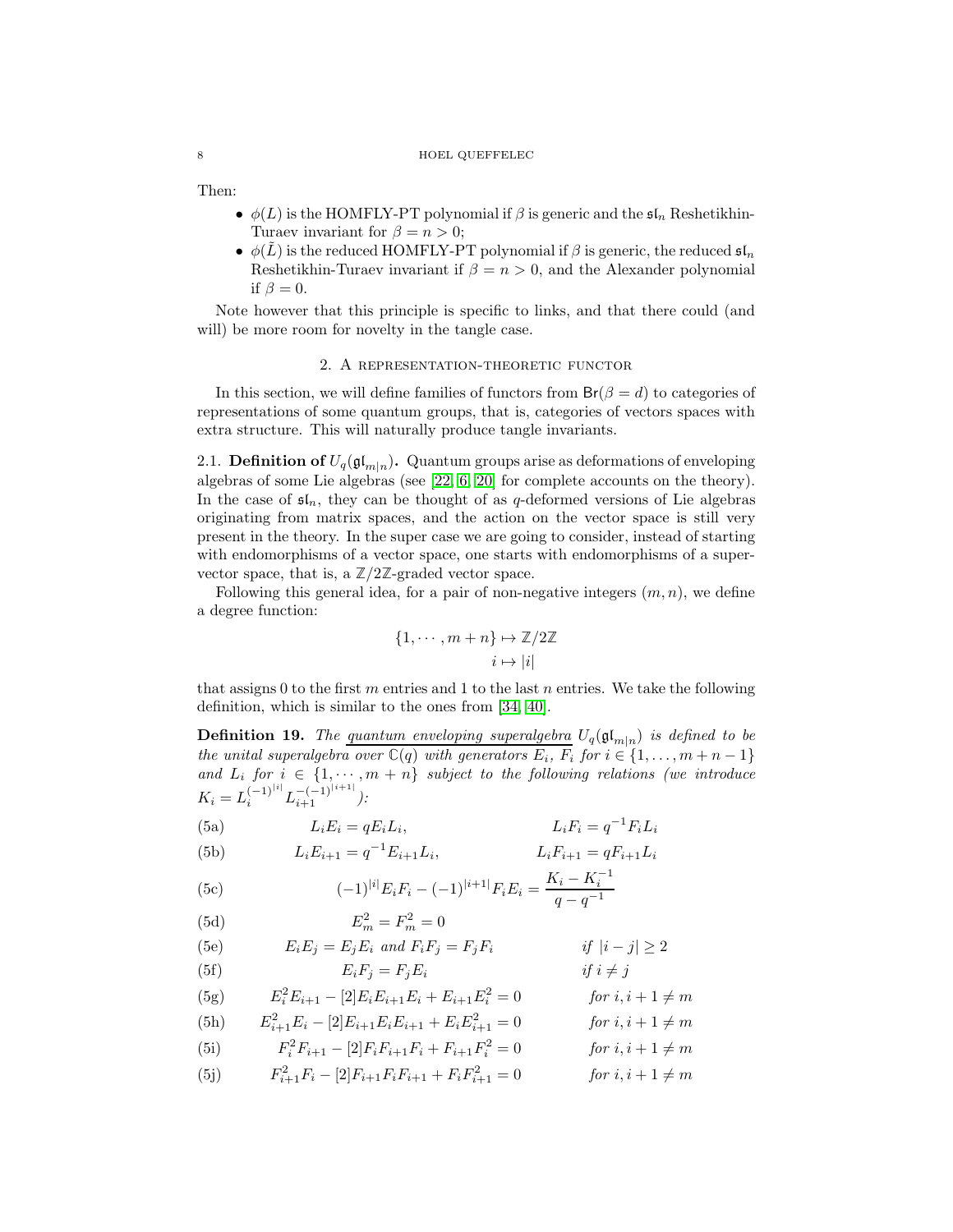<span id="page-8-0"></span>(5k) 
$$
E_m E_{m-1} E_m E_{m+1} + E_{m-1} E_m E_{m+1} E_m + E_m E_{m+1} E_m E_{m-1} + E_{m+1} E_m E_{m-1} E_m - [2] E_m E_{m-1} E_{m+1} E_m = 0
$$

<span id="page-8-1"></span>(51) 
$$
F_m F_{m-1} F_m F_{m+1} + F_{m-1} F_m F_{m+1} F_m + F_m F_{m+1} F_m F_{m-1} + F_{m+1} F_m F_{m-1} F_m - [2] F_m F_{m-1} F_{m+1} F_m = 0
$$

Note that the non-super case is recovered by taking  $n = 0$ , in which case Relation [\(5c\)](#page-7-1) specializes to the usual relation:

$$
E_i F_i - F_i E_i = \frac{K_i - K_i^{-1}}{q - q^{-1}}
$$

The complicated equations [\(5k\)](#page-8-0) and [\(5l\)](#page-8-1) disappear.

We define a <u>comultiplication</u>  $\Delta: U_q \to U_q \otimes U_q$ , a counit  $\mathbf{u}: U_q \to \mathbb{C}(q)$  and an antipode  $S: U_q \to U_q$  by setting on the generators:

(6)  
\n
$$
\Delta(E_i) = E_i \otimes K_i^{-1} + 1 \otimes E_i, \quad \Delta(F_i) = F_i \otimes 1 + K_i \otimes F_i
$$
\n
$$
S(E_i) = -E_i K_i, \qquad S(F_i) = -K_i^{-1} F_i
$$
\n
$$
\Delta(L_i) = L_i \otimes L_i, \qquad S(L_i) = L_i^{-1}
$$
\n
$$
\mathbf{u}(E_i) = \mathbf{u}(F_i) = 0, \qquad \mathbf{u}(L_i) = 1
$$

and extending  $\Delta$  and **u** to superalgebra homomorphisms and S to a superalgebra anti-homomorphism.

These maps endow the algebra with the structure of a Hopf algebra. The precise axioms of Hopf algebras won't play a front stage role in what follows, but they could be summarized by saying that they allow to define the notion of tensor product of representations and the notion of the dual of a representation: given V and W representations of  $U_q(\mathfrak{gl}_{m|n})$ , one can define  $U_q(\mathfrak{gl}_{m|n})$  actions on  $V \otimes W$  and  $V^*$ by letting:

(7) 
$$
x \in U_q(\mathfrak{gl}_{m|n}) \text{ acts on } V \otimes W \text{ by } \Delta(x),
$$

(8) and on 
$$
f \in V^*
$$
 via  $x(f)(v) = f(S(x)v)$ ,  $\forall v \in V$ .

Just as for the usual general or special linear groups of matrices, one can define a subalgebra  $U_q(\mathfrak{sl}_{m|n})$  which will sometimes be more handy for topological applications.

<span id="page-8-2"></span>**Definition 20.** *The quantum enveloping superalgebra*  $U_q(\mathfrak{sl}_{m|n})$  *is the subalgebra of*  $U_q(\mathfrak{gl}_{m|n})$  generated by the  $E_i$ 's,  $F_i$ 's and  $K_i$ 's.

2.2. Representations. As stated earlier, the main idea at play here is that  $U_q(\mathfrak{gl}_{m|n})$ is a deformed version of  $\text{End}(\mathbb{C}^{m|n})$ . A q-deformed version of  $\mathbb{C}^{m|n}$  will thus be central in the story.

Denoting  $\mathbb{C}_q := \mathbb{C}(q)$ , let  $V := \mathbb{C}_q^{m|n}$ , that is, an  $m + n$  dimensional vector space with distinguished basis vectors  $x_1, \ldots, x_m$  of  $\mathbb{Z}/2\mathbb{Z}$ -degree zero, and  $x_{m+1}, \ldots, x_{m+n}$  of degree one. An action of  $U_q(\mathfrak{gl}_{m|n})$  on V can be described by:

(9) 
$$
E_i x_j = \delta_{i+1,j} x_i, \quad F_i x_j = \delta_{i,j} x_{i+1}
$$

(10) 
$$
L_i x_i = q x_i, \quad L_j x_i = x_i \text{ if } j \neq i
$$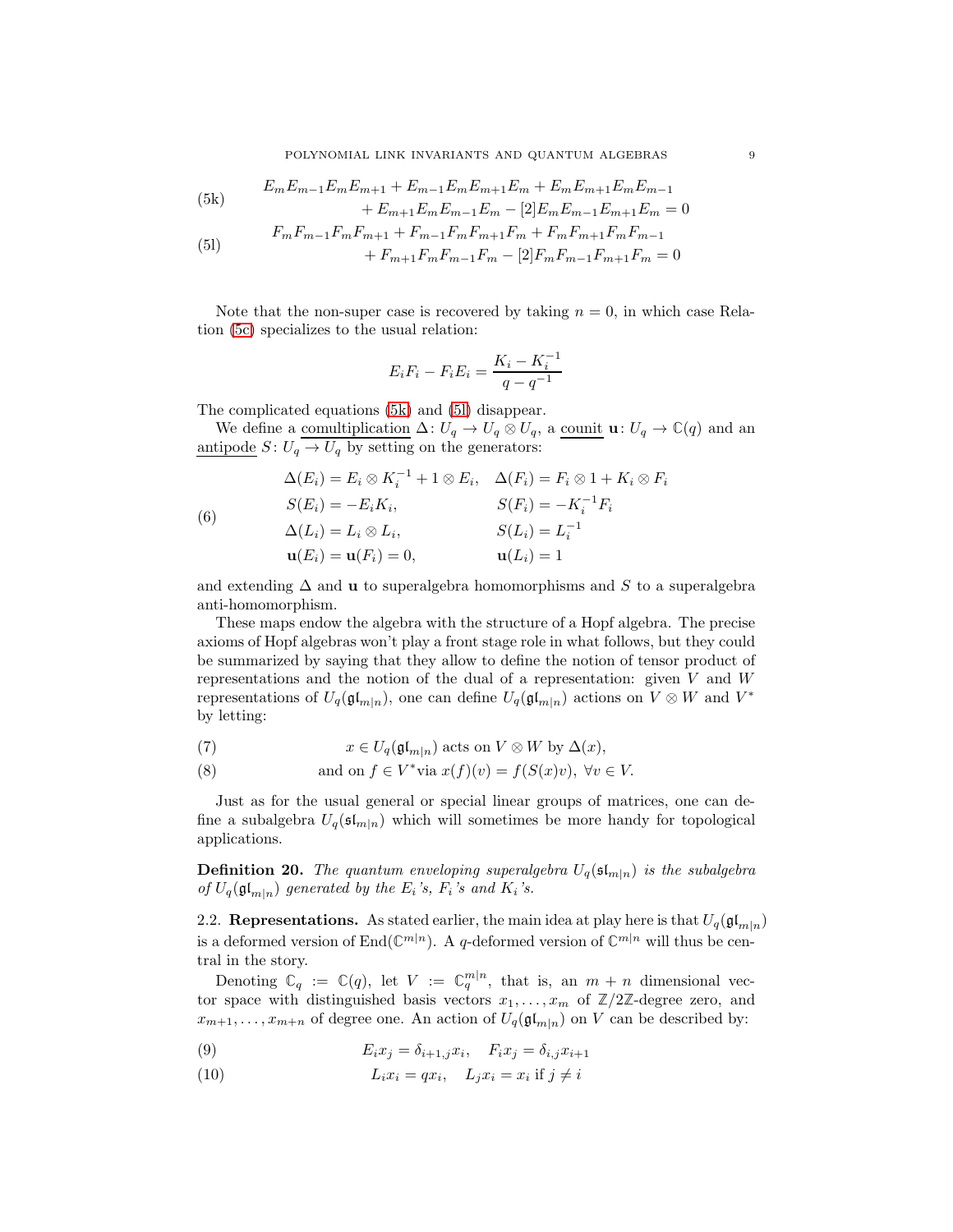From there, one can deduce:

(11) 
$$
K_i v_i = q v_i \text{ and } K_i v_{i+1} = q^{-1} v_{i+1} \text{ for } i < m
$$

$$
(12) \t K_m v_m = q v_m \text{ and } K_m v_{m+1} = q v_{m+1}
$$

- (13)  $K_i v_i = q^{-1} v_i$  and  $K_i v_{i+1} = q v_{i+1}$  for  $i > m$
- (14)

The middle line is of course key in understanding the difference between the usual and super cases.

Using the definition of the action of the dual representation, one can also derive:

(15) 
$$
E_i x_i^* = -q^{-1} x_{i+1}^* \text{ if } i < m
$$

(16) 
$$
E_i x_i^* = -qx_{i+1}^* \text{ if } i \geq m
$$

(17)  $K_i x_i^* = q^{-1} x_i^*$  if  $i \leq m$ 

$$
(18) \t K_i x_i^* = q x_i^* \text{ if } i > m
$$

- (19)  $K_i x_{i+1}^* = q x_{i+1}^*$  if  $i < m$
- (20)  $K_i x_{i+1}^* = q^{-1} x_{i+1}^*$  if  $i \ge m$

These basic pieces can be used to produce several tensor categories:

- Rep( $U_q(\mathfrak{gl}_{m|n})$ ): the monoidal category generated by V and  $V^*$ ;
- Rep<sup>†</sup>( $U_q(\mathfrak{gl}_{m|n})$ ): the monoidal category generated by V.

In the case when  $n = 0$ , these two categories are actually very close: they become equivalent once one restricts to  $U_q(\mathfrak{sl}_m)$ .

2.3. The Reshetikhin-Turaev functor. Reshetikhin and Turaev defined a functor from the category of tangles to the category of representations of  $U_q(\mathfrak{sl}_n)$ , that in the  $s_{2}$  case encompasses the Jones polynomial. The invariants of links thus defined were then extended to 3-manifolds after specialization at roots of unity, yielding the so-called Witten-Reshetikhin-Turaev invariant [\[37,](#page-21-2) [29\]](#page-21-1). In the super case, the definition of the functor can be traced back to Zhang [\[41\]](#page-21-9) and Geer-Patureau [\[15\]](#page-20-10), the extension of which to 3-manifolds is due to Blanchet, Costantino, Geer and Patureau-Mirand [\[8,](#page-20-11) [3\]](#page-20-12).

All of these functors factor through the Brauer category with  $\beta = m-n$ , yielding a unified presentation for them all. Most sources give just enough of the definition so that it can be extended to all generators. Here I've tried to list a little bit more, hoping it can be useful to someone wishing to do explicit computations.<sup>[1](#page-9-0)</sup>

On objects, the functor sends  $\uparrow$  to V, and its dual  $\downarrow$  to  $V^*$ .

<span id="page-9-0"></span><sup>&</sup>lt;sup>1</sup>I also hope by this process to suppress one recurring issue: running these computations on a small piece of paper, storing it somewhere, forgetting where exactly, and having to run the same computations again a year later for the next project.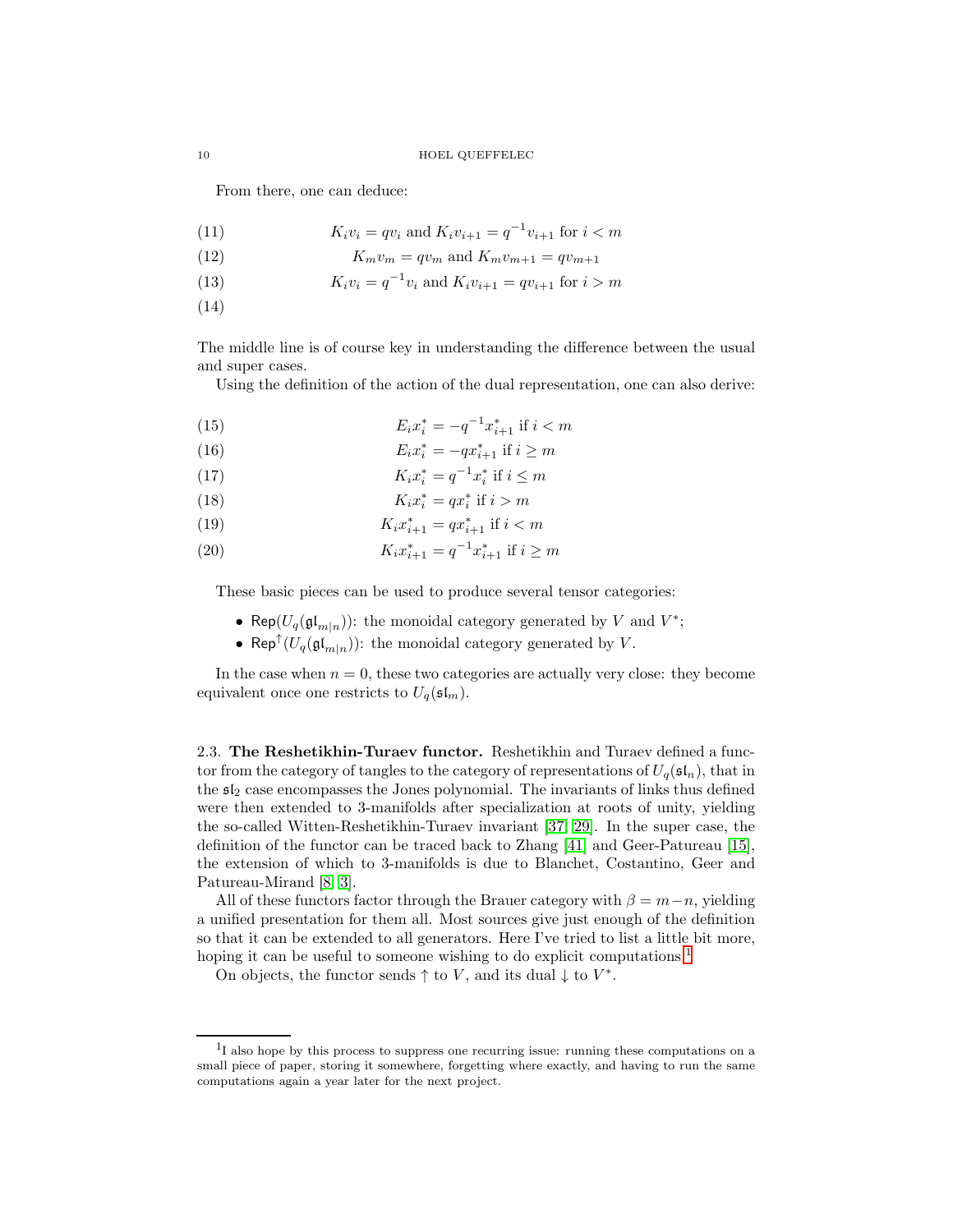On morphisms, one sends cups to the following maps:

$$
\begin{array}{ccc}\n\bigcirc & \longrightarrow & \mathbb{C}_q \to V \otimes V^* \\
\text{(21)} & & 1 \to \sum_{k=1}^{m+n} x_k \otimes x_k^* \\
\bigcirc & \longrightarrow & \mathbb{C}_q \to V \otimes V^*\n\end{array}
$$

(22) 
$$
1 \to q^{m-n} \left( \sum_{k=1}^{m} q^{1-2k} x_k^* \otimes x_k - \sum_{k=m+1}^{m+n} q^{1-2k-4m} x_k^* \otimes x_k \right)
$$

and caps are handled as follows:

(23) 
$$
\bigcap \longrightarrow V \otimes V^* \to \mathbb{C}_q
$$

$$
x_k \otimes x_k^* \to 1
$$

$$
\bigcap \longrightarrow V \otimes V^* \to \mathbb{C}_q
$$

(24) 
$$
x_k \otimes x_k^* \to q^{-m+n-1+2k} \text{ for } k \leq m
$$

(25) 
$$
x_k \otimes x_k^* \to -q^{3m+n+1-2k} \text{ for } k > m
$$

The doubtful reader might want to check that clockwise and counter-clockwise oriented circles do get sent to  $[m - n]$ .

Finally, the crossings get sent to the so-called quantum R-matrix:

(26) −→ V ⊗ V → V ⊗ V x<sup>i</sup> ⊗ x<sup>j</sup> → q <sup>−</sup><sup>1</sup>x<sup>i</sup> ⊗ x<sup>i</sup> if i = j ≤ m (−1)<sup>|</sup>i||j<sup>|</sup>x<sup>j</sup> ⊗ x<sup>i</sup> if i < j (−1)<sup>|</sup>i||j<sup>|</sup>x<sup>j</sup> ⊗ x<sup>i</sup> + (q <sup>−</sup><sup>1</sup> − q)x<sup>i</sup> ⊗ x<sup>j</sup> if i > j −qx<sup>i</sup> ⊗ x<sup>i</sup> if i = j > m (27)

The following theorem summarizes works of Reshetikhin-Turaev [\[29\]](#page-21-1), Geer-Patureau [\[15\]](#page-20-10) and Zhang [\[41\]](#page-21-9). It can be directly proved by explicit computation using the previous formulas.

Theorem 21. *The above map induces a functor:*

$$
\mathsf{Br}(\beta) \mapsto \mathsf{Rep}(U_q(\mathfrak{gl}_{m|n}))
$$

One thus extracts tangle invariants from there.

**Definition 22.** *The*  $\mathfrak{gl}_{m|n}$  *Reshetikhin-Turaev invariant of a tangle is its image under the composition:*

$$
\mathsf{Tangles} \mapsto \mathsf{Br}(\beta = m-n) \mapsto \mathsf{Rep}(U_q(\mathfrak{gl}_{m|n}))
$$

Remark 23. *For* K *a knot or link, the invariant associated to* K *lives in*

$$
\mathrm{End}_{\mathsf{Rep}(U_q(\mathfrak{gl}_{m|n}))}(\mathbb{C}_q)\simeq \mathbb{C}_q
$$

*and can be shown to be a Laurent polynomial. On the other hand, for a more general tangle, the morphism space that contains the invariant is not* 1*-dimensional anymore. Being able to perform actual computations in these spaces is a bit of a challenge.*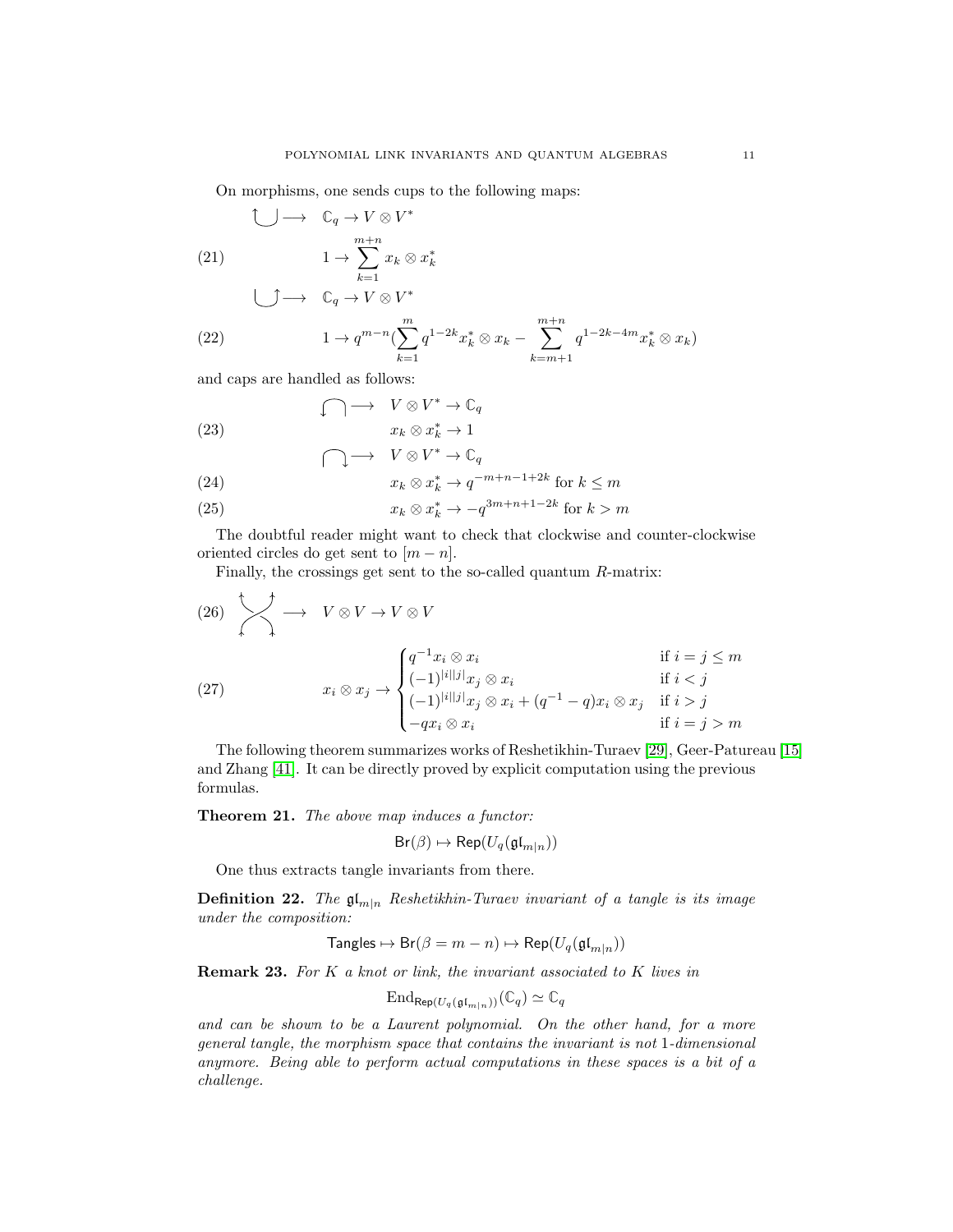The following corollary recovers a well-known phenomenon.

**Corollary 24** (of the scalar principle). *The*  $\mathfrak{gl}_{m|n}$  *Reshetikhin invariant of a link only depends on*  $d = m - n$ .

This also shows that the definition above agrees with the one presented in Defi-nition [11](#page-5-0) in the case of  $\mathfrak{gl}_{m|0}$ .

Let us now go back to Remark [15](#page-6-0) and comment on the difference between the invariant associated to a tangle in the Brauer category and its representation-theoretic version.

One can show (for example using ideas from Schur–Weyl duality, which will be the focus of the next section) that the following situation:

$$
\text{Br}(\beta=m-n) \xrightarrow{\phi_{m|n}} \text{Rep}(U_q(\mathfrak{gl}_{m|n})
$$

yields the following inclusions:  $\ker(\phi_{m+1|n+1}) \subset \ker(\phi_{m|n})$ , but the kernels can differ. However, if one fixes the number of strands, they stabilize for large values of m and n, and  $\text{Br}(\beta = d)$  can thus be thought of as the "inverse limit" of the  $\mathfrak{gl}_{m|n}$ invariants for fixed values of  $m - n = d$ .

## 3. Schur–Weyl and skew Howe dualities

<span id="page-11-0"></span>The observation motivating this section is that it is a hard task to perform computations in Rep( $U_q(\mathfrak{gl}_{m|n})$ ). On the other hand,  $Br(\beta)$  is somewhat easier to manipulate, but one gives up some of the algebraic aspects by going to this more pictorial, topological version. So we want to find some algebraic object, with an easy definition, that will give a firmer hand on the maps that are used to define the Reshetikhin-Turaev invariant. Furthermore, we will see that the proposed solution to that problem has the nice feature of extending to the generic  $\beta$  case as well, yielding a united, quantum-group-based definition of the HOMFLY-PT polynomial together with its specialization.

To make the definition simpler, we will restrict to braids and their closures. This is not strictly necessary, but will allow us to use much lighter notations. Two kinds of dualities, not unrelated to one another, are at play: Schur–Weyl duality and skew Howe duality. The following picture (where B stands for a braid) aims at giving a quick idea about their appearance in our situation.

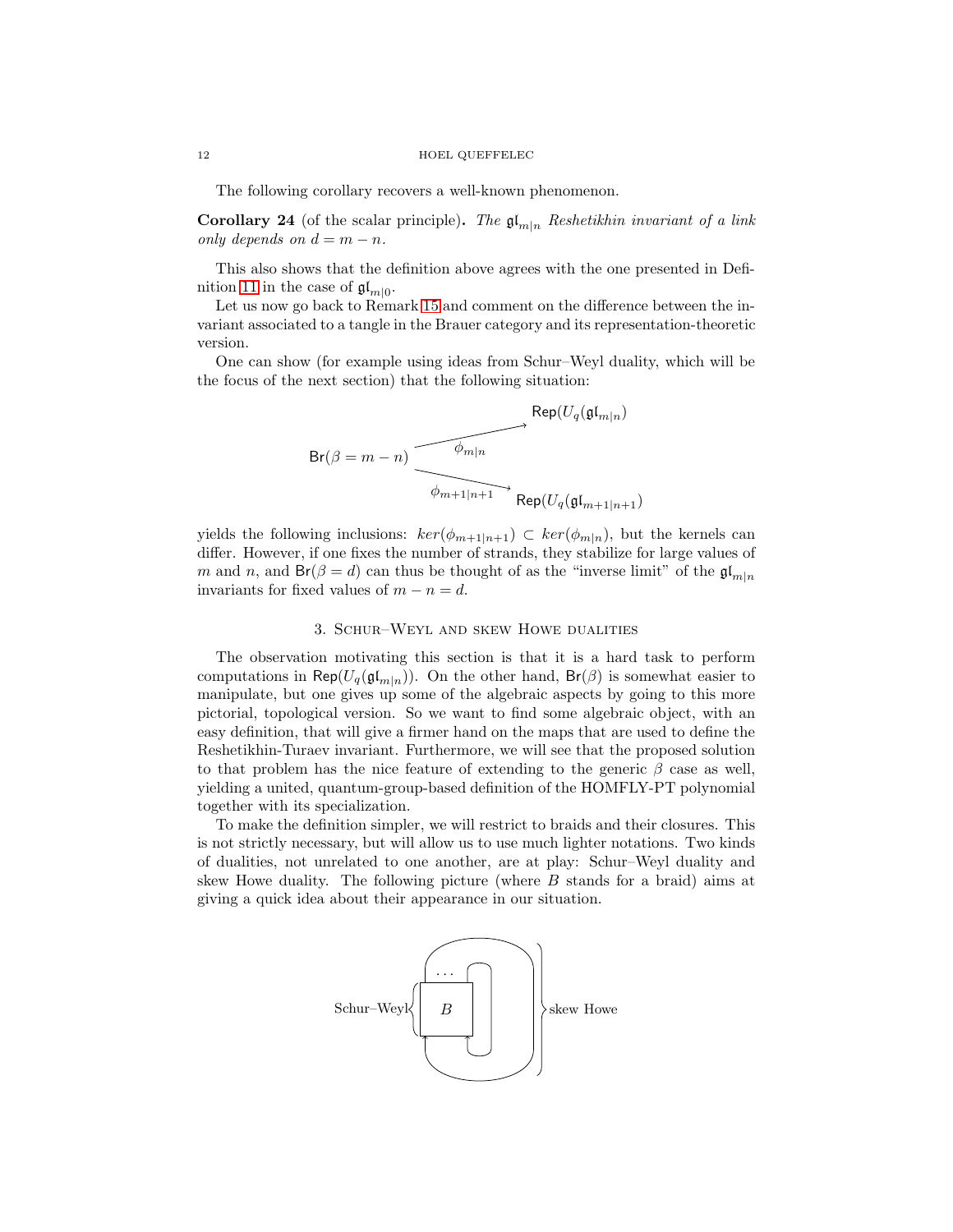## 3.1. Hecke algebra.

**Definition 25.** We let  $\mathcal{H}_N := \text{End}_{\text{Br}(\beta=d)}(\uparrow^{\otimes N})$ .

It appears that the definition above does not depend on d (this mostly follows from Proposition [9\)](#page-4-0). The reason to go through the trouble of choosing  $d$  is that in the case where  $\beta$  is generic, the base field is larger than the usual  $\mathbb{C}_q$  we are looking for. Setting  $\beta = d$  allows to recover the desired base field.

An important feature, which holds as well for generic values of  $\beta$ , is that  $\text{End}_{\text{Br}(\beta)}$ is spanned by braid diagrams. Equivalently (and perhaps in a more down-to-earth manner), one could consider in  $Br(\beta)$  the  $C_q$ -span of braid diagrams in the same endomorphism space.

The choice of braids as spanning sets helps recovering a classical presentation for the Hecke algebra. If one denotes:

$$
T_i = \bigcup_1 \cdots \bigvee_{i} \bigvee_{i+1} \cdots \bigcup_N \in \mathcal{H}_N
$$

then  $\mathcal{H}_N$  can be presented by the generators  $T_i$ 's with relations:

- (28)  $T_i T_{i+1} T_i = T_{i+1} T_i T_{i+1}, \ 1 \leq i \leq N-2$
- (29)  $(T_i q^{-1})(T_i + q) = 0, \ 1 \le i \le N 1$
- (30)  $T_i T_j = T_j T_i, |i j| \ge 2$

This recovers (a version of) the usual presentation for  $\mathcal{H}_N$ . Just like braid groups surject onto symmetric groups, there is a surjection from Hecke algebras to group algebras of symmetric groups as follows.

Remark 26. *There is a surjective map:*

$$
(31) \t\t\t \mathcal{H}_N \twoheadrightarrow \mathbb{C}[\mathfrak{S}_N]
$$

$$
(32) \t\t T_i \to (i, i+1)
$$

3.2. Schur–Weyl duality. We have seen:



This can be rephrased by saying that there are two commuting actions of  $\mathcal{H}_N$ and  $U_q(\mathfrak{gl}_{m|n})$  on  $V^{\otimes N}$ :

 $\mathcal{H}_N \quad \textstyle \bigcirc \quad V^{\otimes N} \quad \textstyle \bigcirc \quad U_q(\mathfrak{gl}_{m|n})$ 

The classical version of this situation looks like:

$$
\mathfrak{S}_N\ \ \, \mathbb{C}\ \ \, (\mathbb{C}^m)^{\otimes N}\ \ \, \mathbb{C}\ \ \, GL_m
$$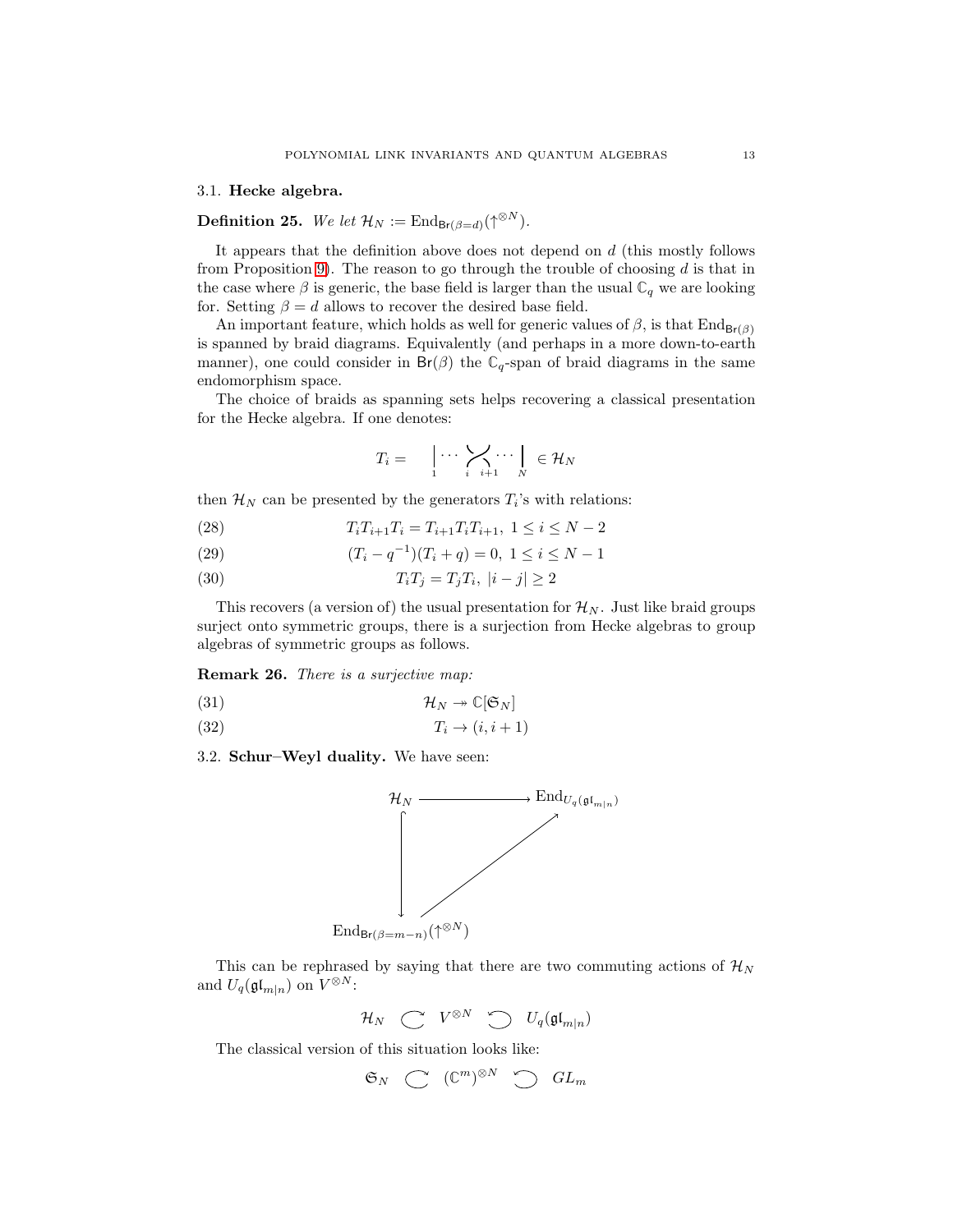for which Schur–Weyl duality asserts that not only these two actions commute, but they generate each other commutant. In the quantum version, an analogous statement holds, as stated below.

**Theorem 27.** *The actions of*  $\mathcal{H}_N$  *and*  $U_q(\mathfrak{gl}_{m|n})$  *on*  $V^{\otimes N}$  *commute with each other and generate each other centralizers.*

We refer to  $[12, 18, 24]$  $[12, 18, 24]$  $[12, 18, 24]$  for more precise versions and more details.

In our context, what we want to retain from this is the existence of the following map:

$$
\mathcal{H}_N \twoheadrightarrow \mathrm{End}_{U_q(\mathfrak{gl}_{m|n})}(V^{\otimes N})
$$

Furthermore, it can be shown (and this is part of the more detailed statements of Schur–Weyl duality) that if  $m \geq N$ , this map is an isomorphism (for a more precise statement in the super case, see [\[24,](#page-21-10) Theorem 5.1]).

This thus gives us an algebraic description of  $\text{End}_{U_q(\mathfrak{gl}_{m|n})}(V^{\otimes N})$ , in which the Reshetikhin-Turaev invariant lives: the Reshetikhin-Turaev map that to a braid assigns an intertwiner factors through  $\mathcal{H}_{N}$ . However, in this version, only braids show up, which more or less means that we are lacking a notion of duality for the objects.

3.3. Skew-Howe duality. Here is the picture we are aiming at:

$$
U_q(\mathfrak{gl}_{m|n}) \quad \subset \quad \Lambda_q^{-N}(\mathbb{C}_q^{m|n} \otimes \mathbb{C}_q^k) \quad \subset \quad U_q(\mathfrak{gl}_k)
$$
  

$$
\downarrow \wr \quad \vdots
$$
  

$$
\bigoplus_{a_1 + \dots + a_k = N} \Lambda_q^{-a_1}(\mathbb{C}_q^{m|n}) \otimes \dots \otimes \Lambda_q^{-a_k}(\mathbb{C}_q^{m|n})
$$

Note that we could have considered a slightly more general situation, allowing the quantum group on the right-hand side above to also be super (see [\[28,](#page-21-11) Theorem 4.2 and Proposition 4.3]). The above version appears in [\[39,](#page-21-12) Theorem 2.2].

From there one gets:

$$
U_q(\mathfrak{gl}_k) \twoheadrightarrow \mathrm{End}_{U_q(\mathfrak{gl}_{m|n})}\left(\bigwedge\nolimits_q^N (\mathbb{C}_q^{m|n} \otimes \mathbb{C}_q^k)\right)
$$

The base space on the rhs above (or on the bottom line of the previous picture) contains tensor products of exterior powers of the vector representation, which, in the non-super case, encompasses both V and  $V^*$  (provided one goes from  $\mathfrak{gl}$  to  $\mathfrak{sl}$ ). In other words, when  $n = 0$  the endomorphism space hit by  $U_q(\mathfrak{gl}_k)$  contains all we need to compute the Reshetikhin-Turaev invariant for any tangle.

Before going into more detail about the precise relationship with Reshetikhin-Turaev invariants, let us now explain the different pieces in the story, starting with quantum exterior power.

Recall that  $V = \mathbb{C}_q^{m|n}$  has basis  $\{x_i\}_{1 \leq i \leq m+n}$ . Define  $I \subset V \otimes V$  to be the vector space spanned by:

$$
\{x_i \otimes x_i, \ i \leq m\} \cup \{x_i \otimes x_j + (-1)^{|i||j|} q^{-1} x_j \otimes x_i, \ i < j\}
$$

I is a subrepresentation of  $V^{\otimes 2}$ , and one can thus define a quotient representation as follows.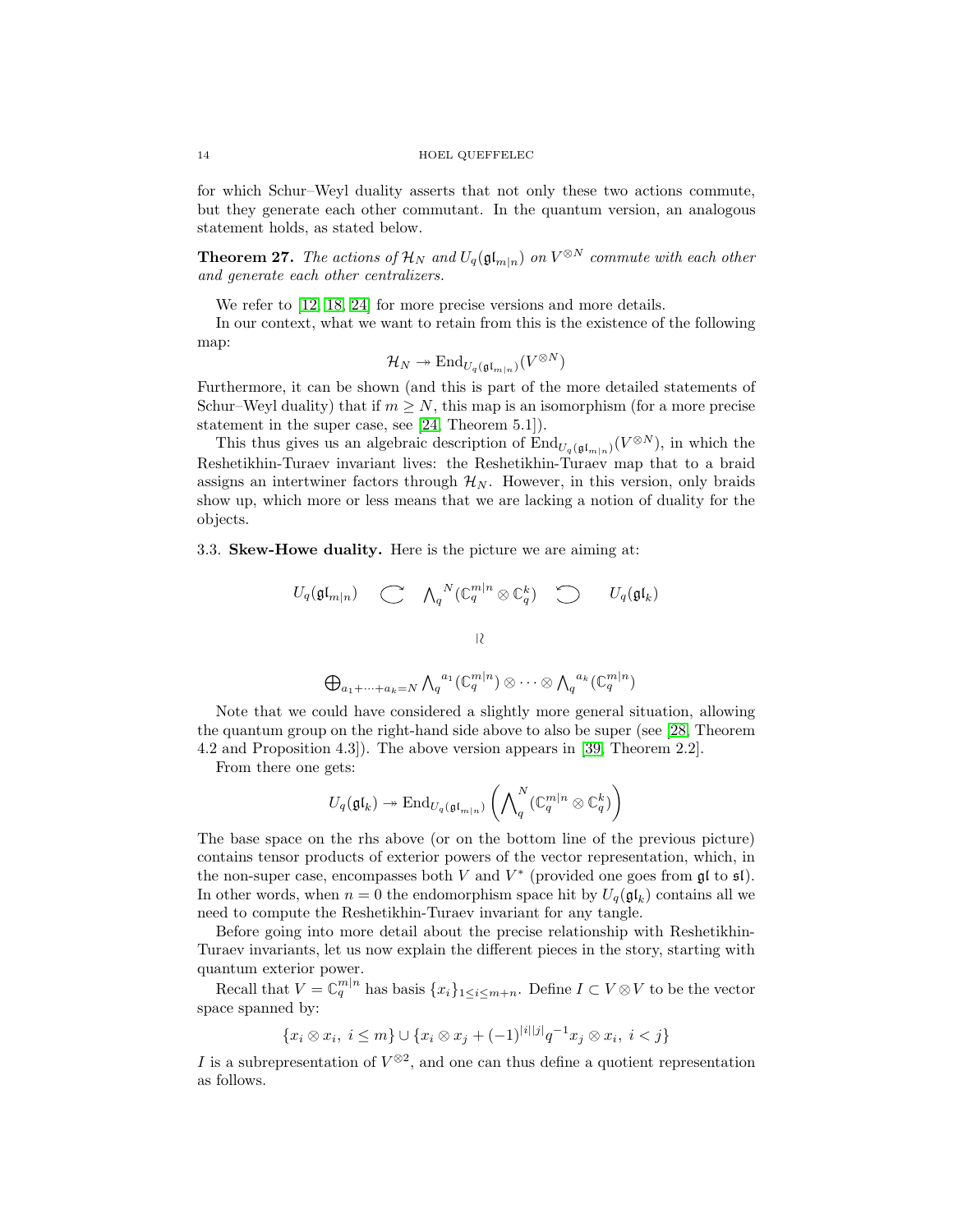**Definition 28.** One defines  $\bigwedge_q^l(V)$  as follows.

$$
\bigwedge\nolimits_q^l(V):=V^{\otimes l}/\langle V^{\otimes s}\otimes I\otimes V^{l-s-2},\ 0\leq s\leq l-2\rangle
$$

This defines the notion of quantum exterior power, which  $q$ -deforms the classical exterior power of a representation.

It can be shown that this yields an irreducible representation of  $U_q(\mathfrak{gl}_{m|n})$ , and by construction it appears as a subrepresentation of  $V^{\otimes l}$ , meaning that there exist  $\iota$  and  $\pi$ :

$$
V^{\otimes l} \xrightarrow{\pi} \bigwedge\nolimits_q^l(V) \xrightarrow{\iota} V^{\otimes l}
$$

with  $p_{\wedge} := \iota \circ \pi$  an idempotent. An important point is that  $p_{\wedge}$  is realized by an element of the Hecke algebra. The formula for it appears for example in [\[18,](#page-20-14) p. 250]:

$$
\frac{1}{[l]!}\sum_{w\in\mathfrak{S}_l}(-1)^{\ell(w)}q^{-\frac{l(l-1)}{2}+\ell(w)}T_w
$$

where  $\ell(w)$  is the length of the word  $w \in \mathfrak{S}_N$ .

We can now come to the statement of quantum skew Howe duality, referring to [\[17,](#page-20-15) [2,](#page-20-16) [5,](#page-20-17) [7,](#page-20-18) [39,](#page-21-12) [28\]](#page-21-11) for more details:

Theorem 29. *In the following situation:*

$$
U_q(\mathfrak{gl}_{m|n}) \quad \longrightarrow \quad \bigwedge\nolimits_q^N (\mathbb{C}_q^{m|n} \otimes \mathbb{C}_q^{k|l}) \quad \bigcirc \quad U_q(\mathfrak{gl}_{k|l})
$$

*the two actions commute and generate each other commutant.*

Again, we'll mostly be interested in the following fact, stated in the non-super case:

$$
\phi: U_q(\mathfrak{gl}_k) \to \mathrm{End}_{U_q(\mathfrak{gl}_m)}\left(\bigwedge\nolimits_q^N(\mathbb{C}_q^m \otimes \mathbb{C}_q^k)\right)
$$

The map is not faithful, but it stabilizes when  $m$  grows, and one can define the quantum Schur algebra from it.

**Definition 30.** *The quantum Schur algebra*  $S_q(k, N)$  *is defined as:* 

$$
S_q(k, N) := U_q(\mathfrak{gl}_k)/ker(\phi) \quad \text{for } m \ge N
$$

The non-super statement of quantum skew Howe duality was used by Cautis-Kamnitzer-Morrison to give a presentation by generators and relations of the category  $\mathsf{Rep}^+(U_q(\mathfrak{gl}_m))$ , the category monoidally generated by the exterior powers of the vector representations. In the super case, such presentations are in general yet to be found. The  $\mathfrak{gl}(1|1)$  case can be found in [\[16,](#page-20-19) [33\]](#page-21-13).

Let's now go back to the space  $\bigwedge_q^N(\mathbb{C}_q^m \otimes \mathbb{C}_q^k)$  and present it in a version that looks closer to the tensor product of vector representations that we care about. To do so, one can show that the quantum exterior power behaves much like the usual exterior power with respect to direct sum, and decompose  $\mathbb{C}_q^k \simeq \mathbb{C}_q \oplus \cdots \oplus \mathbb{C}_q$ , so that one gets:

<span id="page-14-0"></span>
$$
(33) \qquad \bigwedge\nolimits_q^N (\mathbb{C}_q^{m|n} \otimes \mathbb{C}_q^k) \simeq \bigoplus_{a_1 + \dots + a_k = N} \bigwedge\nolimits_q^{a_1} (\mathbb{C}_q^{m|n}) \otimes \dots \otimes \bigwedge\nolimits_q^{a_k} (\mathbb{C}_q^{m|n})
$$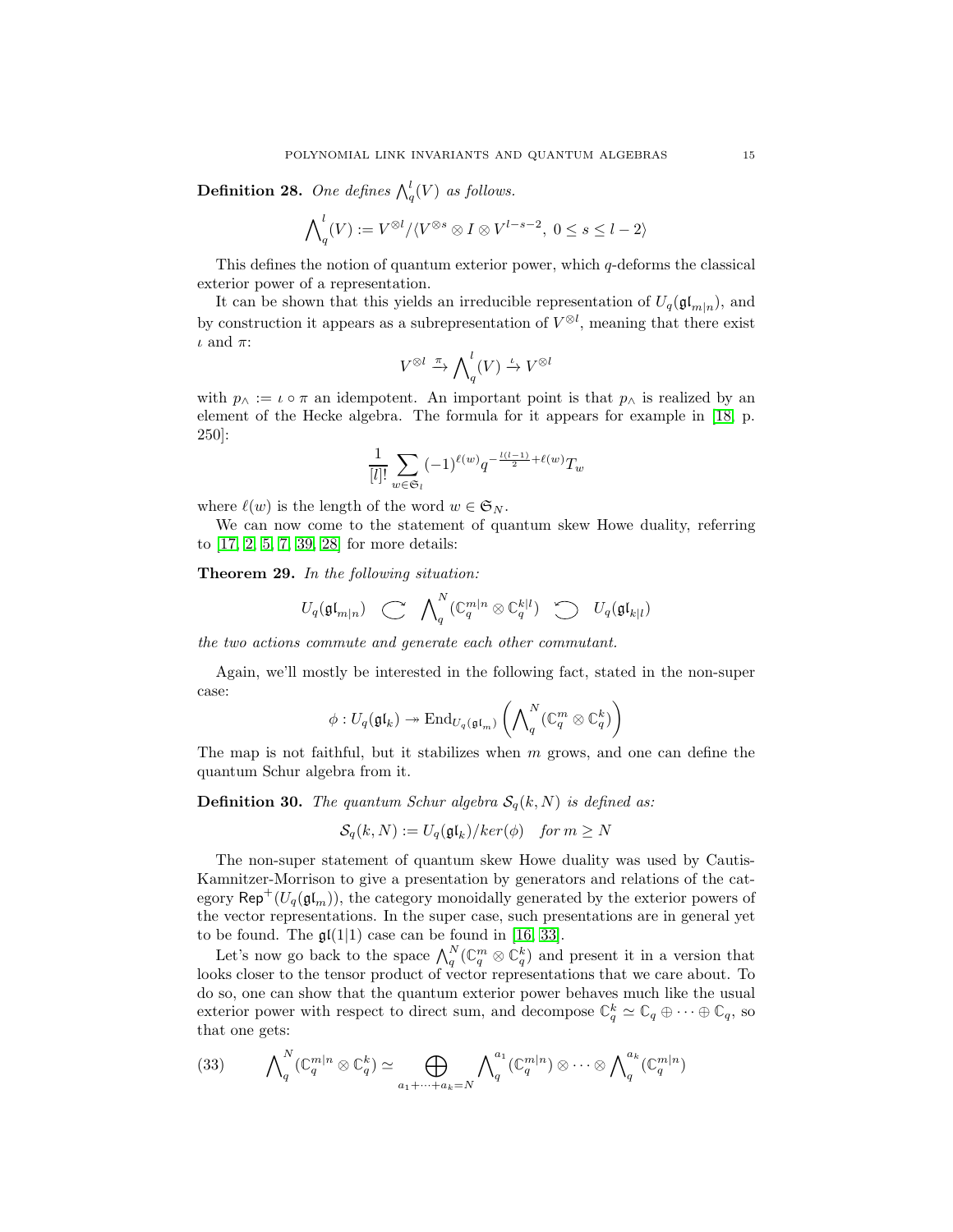Let us remark for later use that  $\bigwedge_q^n(\mathbb{C}_q^{m|n})$  is  $\{0\}$  if  $a < 0$ , and if  $n = 0$  then  $\bigwedge_q^q(\mathbb{C}_q^m)$  is also  $\{0\}$  if  $a > m$ . Similarly,  $\bigwedge_q^0(\mathbb{C}_q^{m|n}) \simeq \mathbb{C}_q$  and for  $n = 0$   $\bigwedge_q^m(\mathbb{C}_q^m)$  is the determinant representation, also of dimension 1.

We have already mentioned the idea of restricting from  $\mathfrak{gl}_m$  to  $\mathfrak{sl}_m$ , and it will again play a role soon, so let us give a quick explanation. As appears from Defi-nition [20,](#page-8-2)  $U_q(\mathfrak{sl}_m)$  is a subalgebra of  $U_q(\mathfrak{gl}_m)$ . So any representation V of  $U_q(\mathfrak{gl}_m)$ is also a representation of  $U_q(\mathfrak{sl}_m)$  by what's called restriction, which is simply the composition:  $U_q(\mathfrak{sl}_m) \hookrightarrow U_q(\mathfrak{gl}_m) \to \text{End}(V)$ . Of course, one looses some information when restricting the action to a subalgebra, and for example one can explicitly check that  $\bigwedge_q^0(\mathbb{C}_q^m)$  and  $\bigwedge_q^m(\mathbb{C}_q^m)$  both become isomorphic, trivial representations once restricted to  $U_q(\mathfrak{sl}_m)$  (the only difference lied in the action of the  $L_i$ 's, but these differences balance when one forms  $K_i = L_i L_{i+1}^{-1}$ .

3.4. Schur–Weyl and skew Howe dualities. Aaron Lauda mentioned to me a few years ago that one could actually realize Schur–Weyl duality as an instance of skew Howe duality, and vice-versa. I thought these notes might be a good opportunity to try to get a clearer picture of this. I am not 100% sure that the result is as natural as I hoped, but let us give it a try. Note that a related discussion appeared already years ago in [\[23,](#page-20-20) Section 2]. The reader not interested in torturing her or his mind can safely jump right away to Section [3.5.](#page-16-0)

A fairly easy direction is to realize Schur–Weyl duality inside skew Howe duality. To do so, let us fix  $N = l$ , and write, following Equation [33:](#page-14-0)

$$
{\bigwedge}^l_q({\mathbb{C}}_q^m \otimes {\mathbb{C}}_q^l) \simeq \bigoplus_{a_1 + \cdots + a_l = l} {\bigwedge}^{a_1}_q({\mathbb{C}}_q^m) \otimes \cdots \otimes {\bigwedge}^{a_l}_q({\mathbb{C}}_q^m)
$$

The quantum Schur algebra  $\mathcal{S}_q(l, l)$  acts on this space by  $U_q(\mathfrak{gl}_m)$  intertwiners, and the space on the rhs contains  $\mathbb{C}_q^m \otimes \cdots \otimes \mathbb{C}_q^m$  as a subspace (choosing  $a_1 = \cdots =$  $a_l = 1$ ).  $U_q(\mathfrak{gl}_m)$  intertwiners for this space are realized by  $\mathcal{H}_l$ , and thus one can embed  $\mathcal{H}_l \subset \mathcal{S}_q(l,l)$ . That way, one can somehow see Schur–Weyl duality as living inside skew Howe duality.

To go the other way around will require a little bit more of torturing things. Recall Rep<sup>†</sup> is the category of  $U_q(\mathfrak{gl}_m)$  intertwiners monoidally generated by V, and that one can realize  $\mathcal{H}_N := \text{End}_{U_q(\mathfrak{gl}_m)}(V^{\otimes N})$ . Recall also the maps  $\iota$  and  $\pi$ allowing to realize  $\bigwedge_q^a(\mathbb{C}_q^m)$  as a subrepresentation of  $(\mathbb{C}_q^m)^{\otimes a}$ . One can build over them to realize:

$$
\bigwedge\nolimits_q^{a_1}(\mathbb{C}_q^{m}) \otimes \cdots \otimes \bigwedge\nolimits_q^{a_l}(\mathbb{C}_q^{m}) \subset (\mathbb{C}_q^{m})^{\otimes N}
$$

Now, the situation is as follows:  $\mathcal{H}_N$  acts on  $(\mathbb{C}_q^m)^{\otimes N}$ , which is the only space we have at hand, but which contains tensor products of exterior powers as subspaces. So what we need is to be able to cut that space in pieces, which is handily allowed by the process of taking a Karoubi envelope.

**Definition 31.** The Karoubi envelope  $\text{Kar}(\mathcal{C})$  of a category C is the category whose *objects are pairs*  $(M, p)$  *with* M *an object of* C *and*  $p \in \text{End}_{\mathcal{C}}(M)$  *an idempotent. For morphisms,*

$$
\mathrm{Hom}_{\mathrm{Kar}(\mathcal{C})}((M_1, p_1), (M_2, p_2)) = p_2 \circ \mathrm{Hom}_{\mathcal{C}}(M_1, M_2) \circ p_1
$$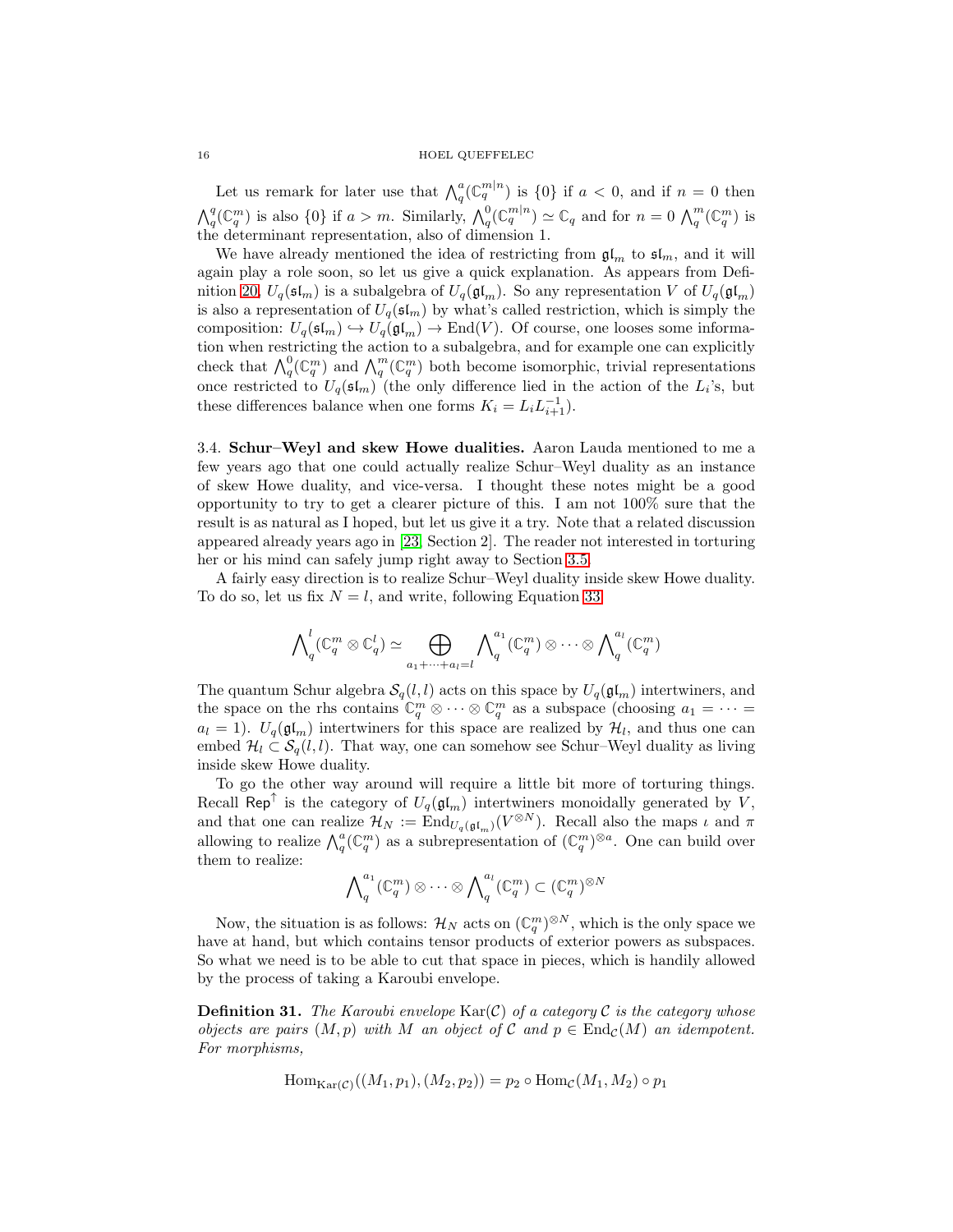In order to pass from  $\mathcal{H}_N$  to  $\mathcal{S}_q(l,N)$ , we'll first transform  $\mathcal{H}_N$  into a category  $\mathcal{H}_N$ with a single object (that we will think of as being  $V^{\otimes N}$ ) and with endomorphism space over that object being  $\mathcal{H}_N$ . So far, this is purely formal.

The Karoubi envelope  $\text{Kar}(\mathcal{H}_N)$  contains more objects, and in particular it contains objects corresponding to the projectors  $V^{\otimes N} \twoheadrightarrow \bigwedge_q^{a_1} \otimes \cdots \otimes \bigwedge_q^{a_l}$ . The point here is that these projectors live already in  $\mathcal{H}_N$ . Let's denote such a projector by  ${\bf 1}_{[a_1,...,a_l]}.$ 

Let us now define Lusztig's idempotented version of the Schur algebra,  $\dot{\mathcal{S}}_q(l,N)$ , as the full subcategory of  $\text{Kar}(\mathcal{C})$  with objects corresponding to the previous projectors. In other words:

- objects in  $\dot{S}_q(l,N)$  are  $\mathbf{1}_{[a_1,...,a_l]}$  with  $\sum_i a_i = N$  and  $a_i \geq 0$ ;
- morphisms are given by:

$$
\mathrm{Hom}_{\dot{\mathcal{S}}_q(l,N)}(\mathbf{1}_{[a_1,...,a_l]},\mathbf{1}_{[a'_1,...,a'_l]})=\mathbf{1}_{[a'_1,...,a'_l]}\mathcal{H}_N\mathbf{1}_{[a_1,...,a_l]}
$$

One can check (see [\[11,](#page-20-21) Theorem 2.4]):

$$
S_q(l,N) = \bigoplus_{\substack{a_1 + \dots + a_l = N \\ a'_1 + \dots + a'_l = N}} \text{Hom}_{\dot{S}_q(l,N)}(\mathbf{1}_{[a_1,\dots,a_l]}, \mathbf{1}_{[a'_1,\dots,a'_l]})
$$

In the end, one can get (Lusztig's idempotented version of) the Schur algebra as a full subcategory of the Karoubi envelope of the Hecke algebra, letting thus skew Howe duality live inside Schur–Weyl.

Before going back to the question of computing knot invariants and relating them to quantum algebras, let us just comment on the fact that the objects that appear in the category version of the Schur algebras are weight spaces for the dual  $U_q(\mathfrak{gl}_m)$ action. Using the definition of the quantum exterior power and the explicit action induced from the vector representation, one can very explicitly compute that:

<span id="page-16-1"></span>(34)  $K_{i} \big|_{\Lambda_q^{a_1}(V) \otimes \cdots \otimes \Lambda_q^{a_l}(V)} = q^{a_i - a_{i+1}} id$ 

$$
E_i\left(\bigwedge_q^{a_1}(V)\otimes\cdots\otimes\bigwedge_q^{a_l}(V)\right)\subset\bigwedge_q^{a_1}(V)\otimes\cdots\otimes\bigwedge_q^{a_i+1}(V)\otimes\bigwedge_q^{a_{i+1}-1}(V)\otimes\cdots\otimes\bigwedge_q^{a_l}(V)
$$
  

$$
F_i\left(\bigwedge_q^{a_1}(V)\otimes\cdots\otimes\bigwedge_q^{a_l}(V)\right)\subset\bigwedge_q^{a_1}(V)\otimes\cdots\otimes\bigwedge_q^{a_i-1}(V)\otimes\bigwedge_q^{a_{i+1}+1}(V)\otimes\cdots\otimes\bigwedge_q^{a_l}(V)
$$

These relations transport into the Schur algebras:

<span id="page-16-2"></span>(35) 
$$
K_i \mathbf{1}_{[a_1,...,a_l]} = q^{a_i - a_{i+1}} \mathbf{1}_{[a_1,...,a_l]}
$$

(36) 
$$
E_i \mathbf{1}_{[\ldots, a_{i-1}, a_i, a_{i+1}, a_{i+2}, \ldots]} = \mathbf{1}_{[\ldots, a_{i-1}, a_i+1, a_{i+1}-1, \ldots]} E_i
$$

(37) 
$$
F_i \mathbf{1}_{\left[ \ldots, a_{i-1}, a_i, a_{i+1}, a_{i+2}, \ldots \right]} = \mathbf{1}_{\left[ \ldots, a_{i-1}, a_i - 1, a_{i+1} + 1, \ldots \right]} F_i
$$

<span id="page-16-0"></span>3.5. Back to business. Recall that skew Howe duality was supposed to help us go from braids to more general tangles, including links. Let us restart from the general situation of the category  $\mathsf{Rep}^+(U_q(\mathfrak{gl}_{m|n}))$ , generated by tensor products of exterior powers of the vector representation. Skew-Howe duality provides us a functor, the action of which can be read on objects from Equation [\(34\)](#page-16-1):

$$
\dot{S}_q(l,N) \to \mathsf{Rep}^+(U_q(\mathfrak{gl}_{m|n}))
$$
  

$$
\mathbf{1}_{[a_1,...,a_l]} \to \bigwedge\nolimits_q^{a_1}(V) \otimes \cdots \otimes \bigwedge\nolimits_q^{a_l}(V)
$$

Recall that  $\mathcal{S}_q(l,N)$  was obtained as a quotient of  $U_q(\mathfrak{gl}_l)$ , and thus inherits a presentation by generators and relations.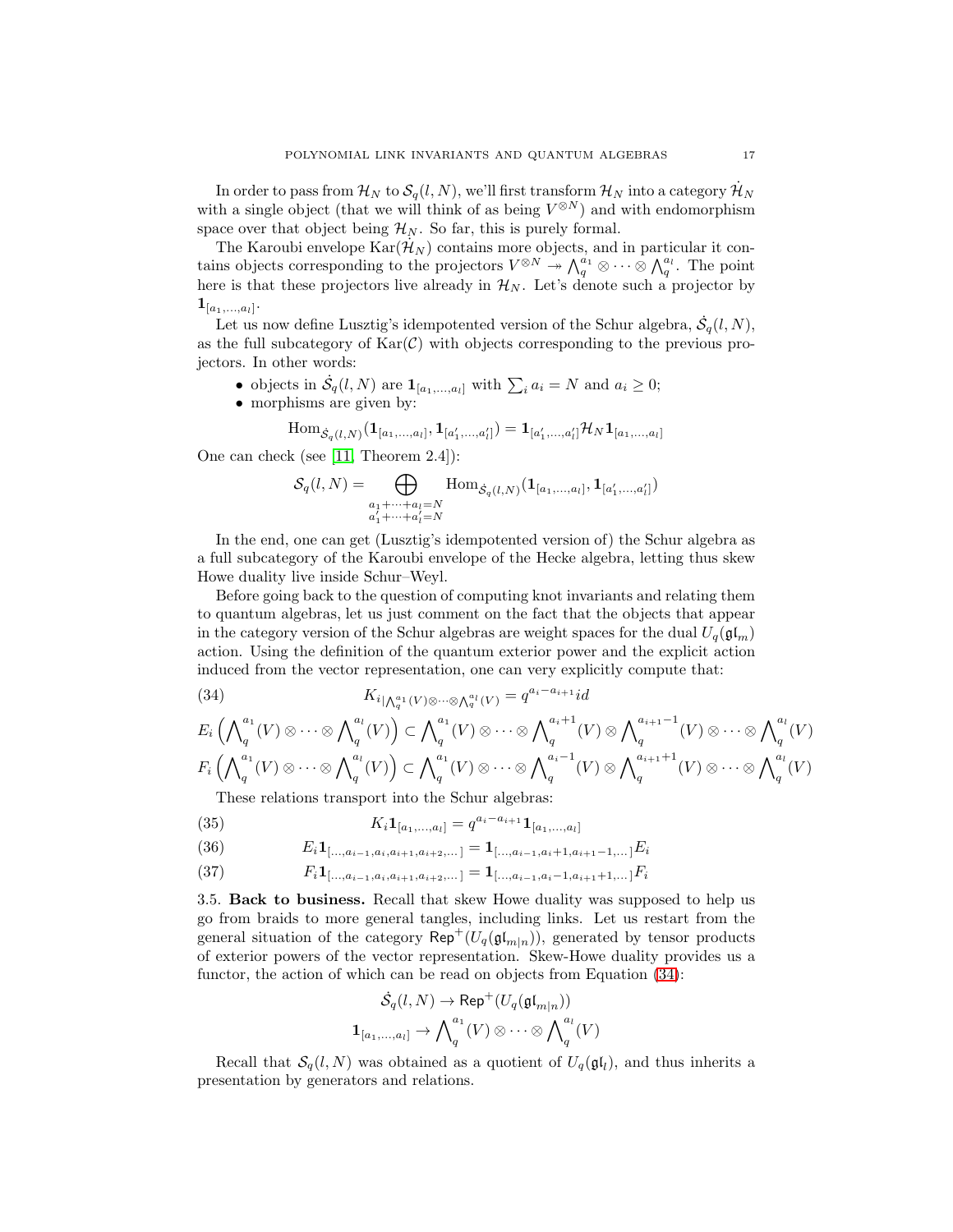Let us now assume that  $n = 0$ , and consider the restriction functor:

$$
\mathsf{Rep}^+(U_q(\mathfrak{gl}_m)) \to \mathsf{Rep}^+(U_q(\mathfrak{sl}_m))
$$

**Lemma 32.** *The following special cases hold in*  $\mathsf{Rep}^+(U_q(\mathfrak{sl}_m))$ *.* 

$$
\bigwedge\nolimits_q^m(V) \simeq \mathbb{C}_q \text{ and } \bigwedge\nolimits_q^{m-1}(V) \simeq V^*
$$

*Sketched proof.* The first statement is an explicit computation. For weight reasons, only the  $K_i$ 's may act by non-zero operators, and Equation [\(34\)](#page-16-1) shows that the value is always 1. This identifies the top exterior power with the trivial representation, and then the natural projection map:

$$
V \otimes \bigwedge^{m-1}_{q}(V) \to \bigwedge^{m}_{q}V \simeq \mathbb{C}_{q}
$$

realizes the duality.

More generally, one can check that  $\bigwedge_q^k(V) \simeq (\bigwedge_q^{m-k}(V))^*$ .

Here comes the upshot:  $\mathsf{Rep}^+(U_q(\mathfrak{sl}_m))$  contains all the objects needed to construct the Reshetikhin-Turaev invariant for tangles, and encodes in an algebraically rigid fashion the Hom-spaces between such objects.

Very concretely, we are looking for a map that to elementary tangles assigns some morphism in the Schur category. This is exactly what [\[5\]](#page-20-17) does.

Theorem 33. *The following rules are part of the definition of the functor from the category of tangles to the Schur category.*

$$
\begin{array}{c}\begin{matrix}\begin{array}{r}\begin{array}{r}\end{array}\end{array} & \leftrightarrow \end{array} & \begin{array}{r}\mathbf{1}_{[m-1,1]}F\mathbf{1}_{[m,0]} \end{array} \\ \begin{matrix}\begin{array}{r}\end{array}\end{matrix} & \leftrightarrow \end{array} & \begin{array}{r}\mathbf{1}_{[1,m-1]}E\mathbf{1}_{[0,m]} \end{array} \\ \begin{array}{r}\begin{matrix}\end{array}\end{array} & \leftrightarrow \end{array} & \begin{array}{r}\mathbf{1}_{[0,m]}F\mathbf{1}_{[1,m-1]} \end{array} \\ \begin{array}{r}\end{array}\end{array} \begin{array}{c}\begin{array}{r}\end{array}\end{array} & \begin{array}{r}\end{array}\end{array} & \begin{array}{r}\end{array}\end{array} \begin{array}{r}\begin{array}{r}\end{array}\end{array} & \begin{array}{r}\end{array}\end{array} & \begin{array}{r}\mathbf{1}_{[0,m]}F\mathbf{1}_{[1,m-1]} \end{array}
$$

In the above theorem, the middle pictures serve as an intermediate step between the topological data and its algebraic counterpart. They actually generalize to socalled ladder instances of the more flexible idea of webs, at the heart of a fruitful history at the interface between quantum topology and representation theory. But let us not say more about that, and refer to [\[5\]](#page-20-17) for more details and references.

We are still lacking a piece of data to conclude: we need to say what gets assigned to crossings. The formulas for the kind of crossings that appears in the story we have been studying so far (that is, the case where the strands of the knots carry no colors and thus correspond to vector representations) are easy to write down, but it is worth noticing that it is part of a larger story that relates to the so-called "quantum Weyl group action" defined by Lusztig [\[22,](#page-20-8) Chapters 5 and 37].

Theorem 34. *The following rules give the image of a crossing in the Schur category.*

$$
\begin{array}{ccccc}\n\longleftrightarrow & q^{-1}\mathbf{1}_{[1,1]} - FE\mathbf{1}_{[1,1]} \in \operatorname{End}_{\dot{\mathcal{S}}_q}(\mathbf{1}_{[1,1]}) \\
\downarrow & & q\mathbf{1}_{[1,1]} - FE\mathbf{1}_{[1,1]} \in \operatorname{End}_{\dot{\mathcal{S}}_q}(\mathbf{1}_{[1,1]})\n\end{array}
$$

*and*

$$
\Box
$$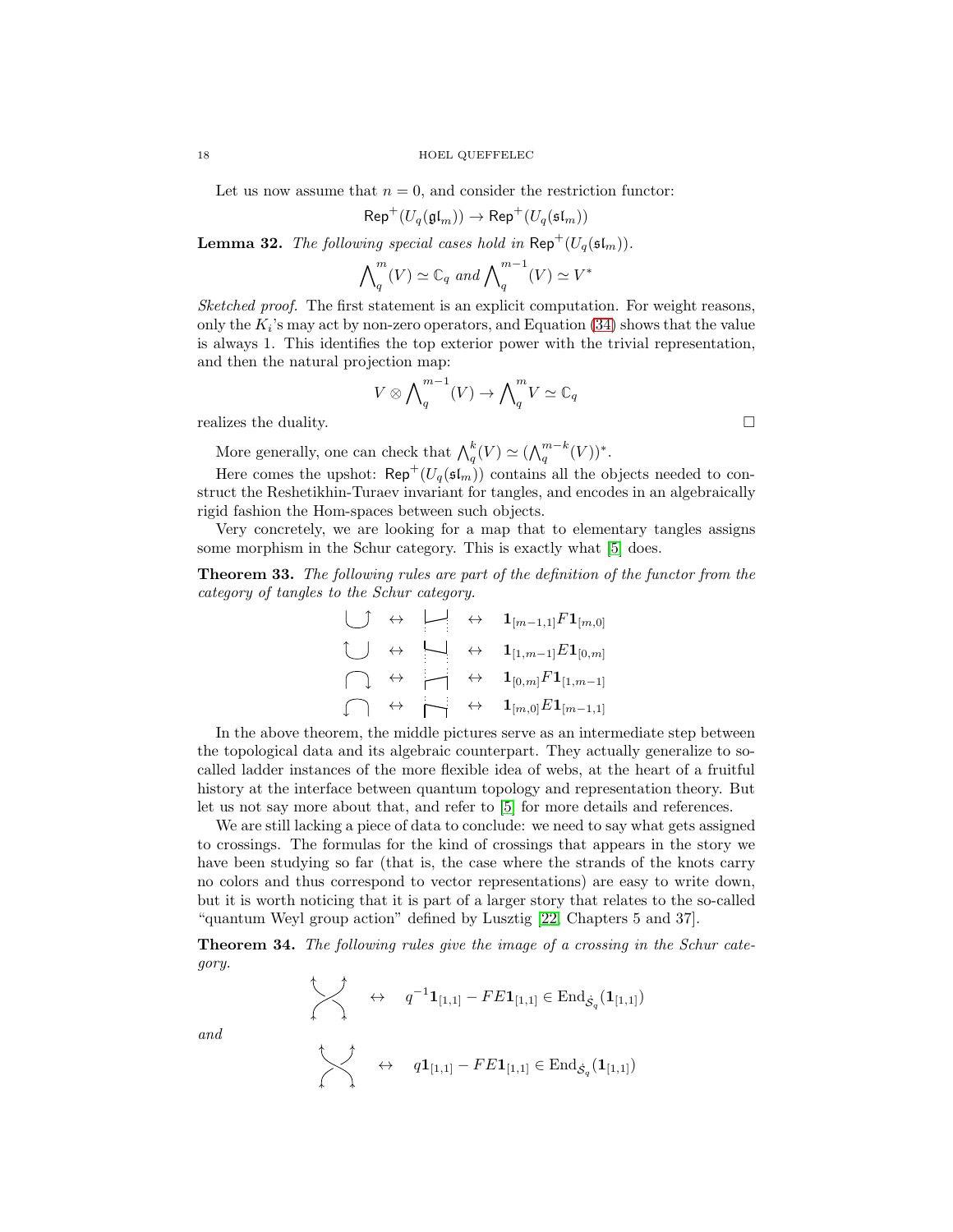All statements above are to be considered as local. The general recipe to turn a tangle or link diagram into an element of the Schur algebra would be to isotope it in a more rigid-looking way, so that it can be sliced into element pieces which consist of one of the above element tangles with extra vertical strands. That way, one can turn the diagram into a composition of elements in the Schur algebras extracted from the previous theorem, and use the algebraic power of those to run the computations.

<span id="page-18-0"></span>Example 35. *A very easy example, but one I actually quite like, is to consider the unknot:*



*Presenting it as a composition of a cap with a cup, it translates in*  $\text{End}_{\dot{\mathcal{S}}_q(1,m)}(\mathbf{1}_{[0,m]})$ into  $FE1_{[0,m]}$ *. Now, recall that:* 

$$
FE\mathbf{1}_{[0,m]} = EF\mathbf{1}_{[0,m]} - \frac{K - K^{-1}}{q - q^{-1}}\mathbf{1}_{[0,m]}
$$

and that  $EFL_{[0,m]}$ , starting from an object corresponding to  $\bigwedge_q^0(\mathbb{C}_q^m) \otimes \bigwedge_q^m(\mathbb{C}_q^m)$ ,  $\mathit{factors \ through} \ \bigwedge_q^{-1}(\mathbb{C}_q^m) \otimes \bigwedge_q^{m+1}(\mathbb{C}_q^m)$ , which is zero. Furthermore, from Equa*tion* [\(35\)](#page-16-2)*, one reads that*  $K1_{[0,m]} = q^{-m}$ *. Thus one gets:* 

$$
\bigodot \rightarrow -\frac{q^{-m}-q^m}{q-q^{-1}}=[m]
$$

*as desired!*

Example 36. We consider the Hopf link, and aim at computing its  $\mathfrak{sl}_m$  Reshetikhin-*Turaev invariant. It can be rigidified as follows:*



and it gets assigned the following element of  $\text{End}_{\mathcal{S}_q(1,m)}(\mathbf{1}_{[m,0,0,m]})$ :

$$
E_1F_3(q^{-1} - F_2E_2)^2E_3F_1\mathbf{1}_{[m,0,0,m]} = q^{-2}E_1F_3E_3F_1\mathbf{1}_{[m,0,0,m]} -2q^{-1}E_1F_3F_2E_2E_3F_1\mathbf{1}_{[m,0,0,m]} + E_1F_3F_2E_2F_2E_2F_3F_1\mathbf{1}_{[m,0,0,m]}
$$

*We can simplify this one term at a time:*

$$
E_1F_3E_3F_1\mathbf{1}_{[m,0,0,m]} = F_3E_3E_1F_1\mathbf{1}_{[m,0,0,m]}
$$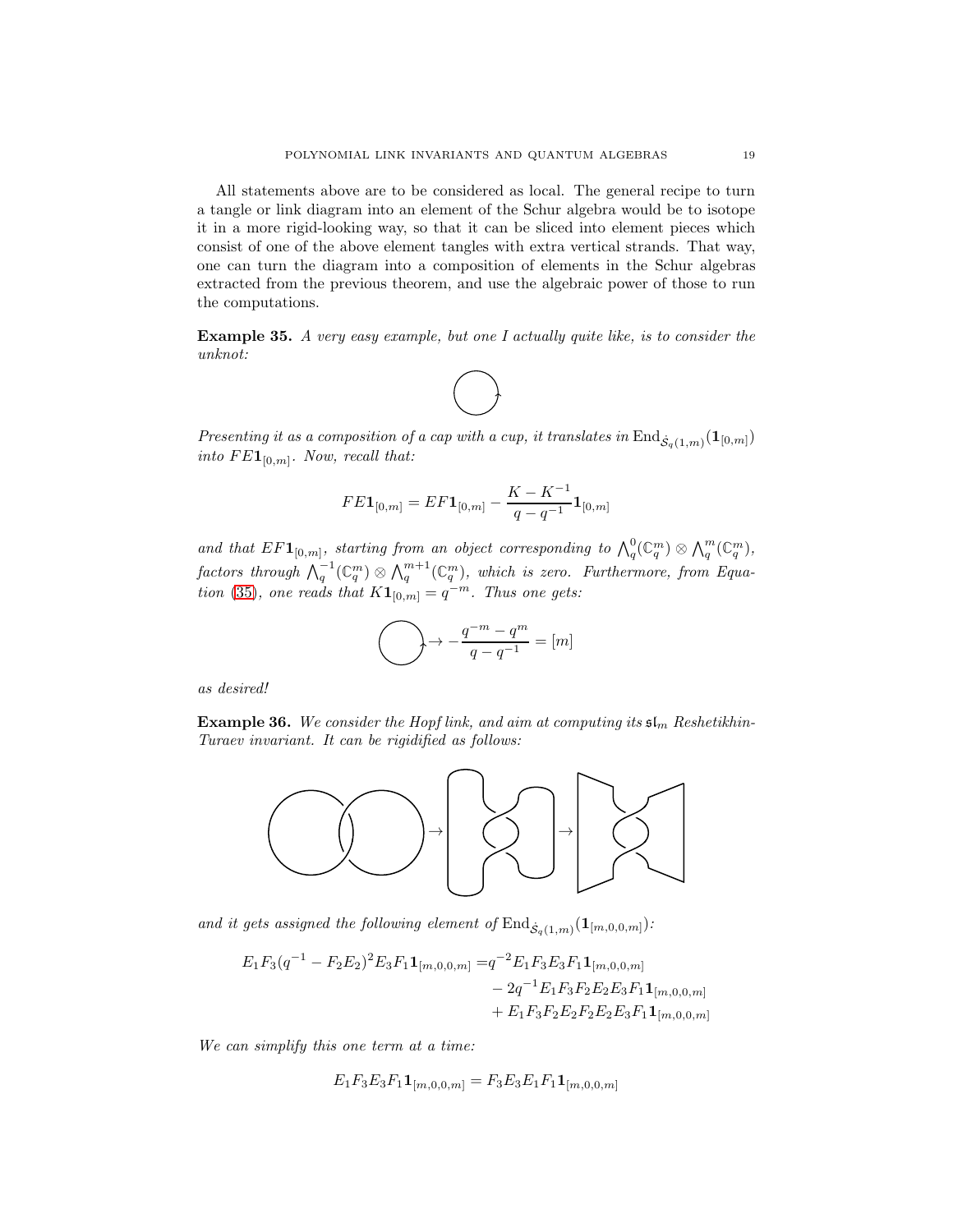*which using the same computations as in Example [35](#page-18-0) simply reduces to* [m] 2 *. Now, the last term actually reduces to the middle one:*

$$
E_1F_3F_2E_2F_2E_2E_3F_1\mathbf{1}_{[m,0,0,m]} = E_1F_3F_2E_2F_2\mathbf{1}_{[m-1,2,0,m-1]}E_2E_3F_1\mathbf{1}_{[m,0,0,m]}
$$
  
=  $E_1F_3F_2F_2E_2\mathbf{1}_{[m-1,2,0,m-1]}E_2E_3F_1\mathbf{1}_{[m,0,0,m]}$   
+  $E_1F_3F_2\frac{K_2 - K_2^{-1}}{q - q^{-1}}\mathbf{1}_{[m-1,2,0,m-1]}E_2E_3F_1\mathbf{1}_{[m,0,0,m]}$ 

*The first part of the result dies because*  $E_2 \mathbf{1}_{[m-1,2,0,m-1]} = \mathbf{1}_{[m-2,3,-1,m-1]} E_2 = 0$ , *and the remaining part reduces to:*

 $[2]E_1F_3F_2E_2E_3F_1\mathbf{1}_{[m,0,0,m]}$ 

*We are left with the following computation:*

$$
([2] - 2q^{-1})E_1F_3F_2E_2E_3F_1\mathbf{1}_{[m,0,0,m]} = (q - q^{-1})F_3F_2E_1F_1\mathbf{1}_{[m,1,0,m-1]}E_2E_3
$$
  
=  $F_3F_2F_1\mathbf{1}_{[m+1,0,0,m-1]}E_1 + [m-1]F_3F_2E_2\mathbf{1}_{[m,0,1,m-1]}E_3$ 

*The first term above dies if we let it act on:*

$$
\bigwedge_q^m(\mathbb{C}_q^m) \otimes \bigwedge_q^0(\mathbb{C}_q^m) \otimes \bigwedge_q^0(\mathbb{C}_q^m) \otimes \bigwedge_q^m(\mathbb{C}_q^m)
$$

*as it factors through*

$$
\bigwedge_q^{m+1}(\mathbb{C}_q^m) \otimes \bigwedge_q^{0}(\mathbb{C}_q^m) \otimes \bigwedge_q^{0}(\mathbb{C}_q^m) \otimes \bigwedge_q^{m}(\mathbb{C}_q^{m-1}) = \{0\}
$$

*Note that this is very specific to the*  $\mathfrak{sl}_m$  *case! Then:* 

$$
\begin{aligned} ([2] - 2q^{-1})E_1F_3F_2E_2E_3F_1\mathbf{1}_{[m,0,0,m]} &= (q - q^{-1})[m - 1]F_3E_3\mathbf{1}_{[m,0,0,m]} \\ &= (q - q^{-1})[m][m - 1]\mathbf{1}_{[m,0,0,m]} \end{aligned}
$$

*Finally, one computes that the*  $\mathfrak{sl}_m$  *invariant of the Hopf link equals:* 

$$
q^{-2}[m]^2 + (q - q^{-1})[m][m - 1] = [m](q[m - 1] + q^{-m-1})
$$

Surely, all of these computations could have been performed directly in the Brauer category. However, in addition to the arguments in favor of the Schur algebras given in the next paragraph, the idea of using PBW algorithm or similar in the context of Schur algebras, or similar algebra-originating algorithmic processes, might be an interesting computational tool.

3.6. Restrictions and how to overcome them. First of all, the process that turns a tangle diagram into something that corresponds to an element in the Schur algebra is a bit unsatisfactory, especially if one is willing to go to the categorical level, as it somehow consists in reversing some of the orientations, which is terrible for functoriality purposes. Perhaps more importantly, the process dramatically fails if  $V^* \notin \text{Kar}(\textsf{Rep}^+)$ , which happens for example in the super case. Similarly, in the HOMFLY-PT case, one even lacks the representation category to start from.

These issues motivated the introduction with Antonio Sartori of the notion of doubled Schur algebra [\[28\]](#page-21-11), which is based on skew Howe duality with duals, and is closely related to the Brauer category at generic parameter  $\beta$ , thus giving a quantum description of the HOMFLY-PT polynomial. This approach was later categorified by Naisse and Vaz [\[26\]](#page-21-14).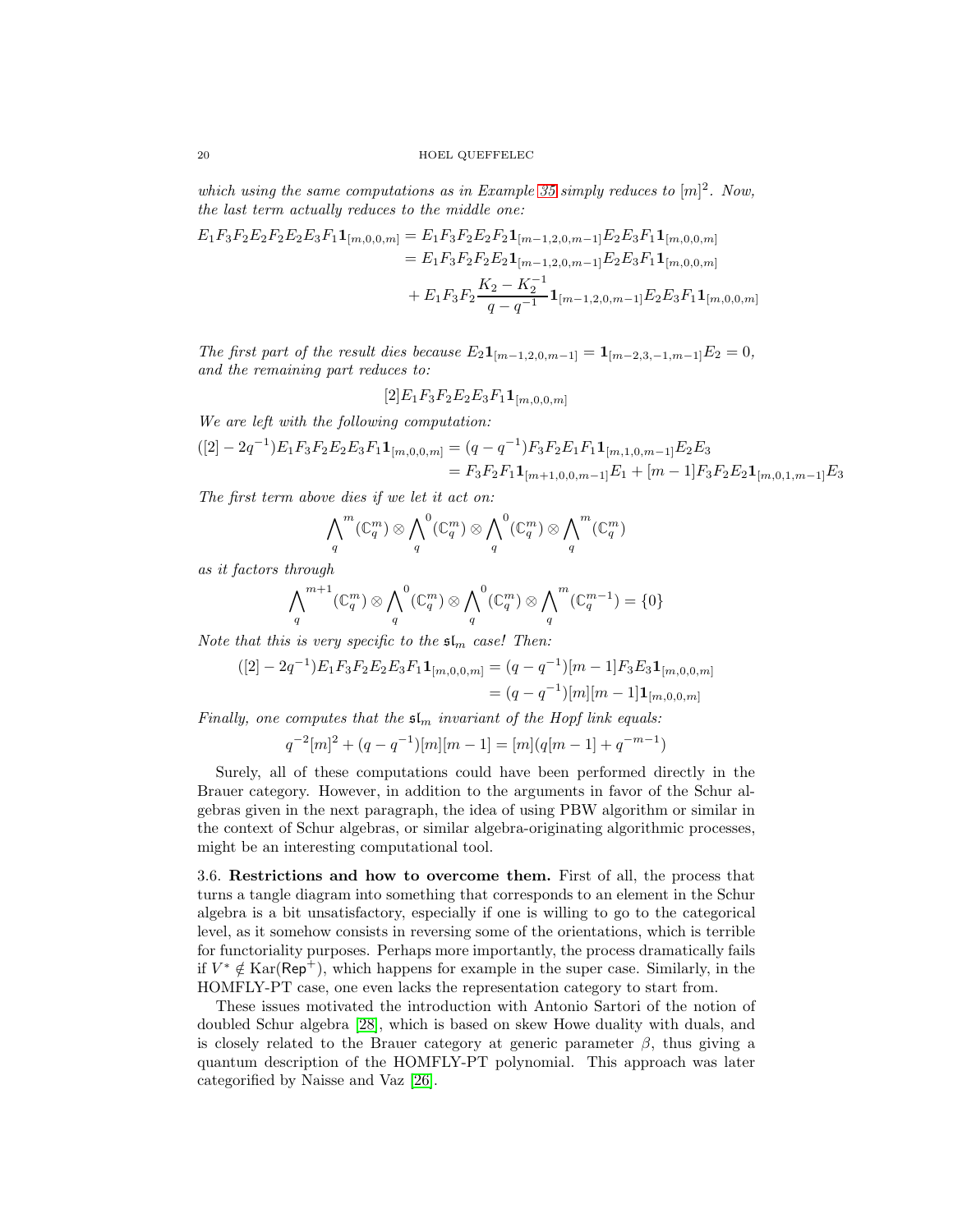Another interesting question, very much related to the kind of categories that Reshetikhin and Turaev have used to pass from the 3-sphere to more general 3 manifolds, is to replace exterior powers by symmetric powers. Answers to these questions can be found in [\[31,](#page-21-15) [35\]](#page-21-16). In many of these cases though, and especially if one goes to the super case, the generator and relation description of what replaces the Schur category is still hard to handle.

## **REFERENCES**

- <span id="page-20-0"></span>[1] J. W. Alexander. Topological invariants of knots and links. Trans. Amer. Math. Soc., 30(2):275–306, 1928.
- <span id="page-20-16"></span>[2] A. Berenstein and S. Zwicknagl. Braided symmetric and exterior algebras. Trans. Amer. Math. Soc., 360(7):3429–3472, 2008. [arXiv:math/0504155.](https://arxiv.org/abs/math/0504155)
- <span id="page-20-12"></span>[3] C. Blanchet, F. Costantino, N. Geer, and B. Patureau-Mirand. Non-semi-simple tqfts, reidemeister torsion and kashaev's invariants. Advances in Mathematics, 301:1–78, 2016. [arXiv:1404.7289.](https://arxiv.org/abs/1404.7289)
- <span id="page-20-4"></span>[4] G. Burde and H. Zieschang. Knots, volume 5 of de Gruyter Studies in Mathematics. Walter de Gruyter & Co., Berlin, 1985.
- <span id="page-20-17"></span>[5] S. Cautis, J. Kamnitzer, and S. Morrison. Webs and quantum skew Howe duality. Math. Ann., 360(1-2):351–390, 2014. [arXiv:1210.6437.](https://arxiv.org/abs/1210.6437)
- <span id="page-20-9"></span>[6] V. Chari and A. Pressley. A guide to quantum groups. Cambridge University Press, Cambridge, 1994.
- <span id="page-20-18"></span>[7] S-J. Cheng and W. Wang. Howe duality for Lie superalgebras. Compositio Math., 128(1):55– 94, 2001. [arXiv:math/0008093.](https://arxiv.org/abs/math/0008093)
- <span id="page-20-11"></span>[8] F. Costantino, N. Geer, and B. Patureau-Mirand. Quantum invariants of 3-manifolds via link surgery presentations and non-semi-simple categories. Journal of Topology, 7(4):1005–1053, 2014. [arXiv:1202.3553.](https://arxiv.org/abs/1202.3553)
- <span id="page-20-7"></span><span id="page-20-5"></span>[9] P. R Cromwell. Knots and links. Cambridge University Press, 2004.
- [10] R. Dipper, S. Doty, and F. Stoll. The quantized walled Brauer algebra and mixed tensor space. Algebr. Represent. Theory, 17(2):675–701, 2014. [arXiv:0806.0264.](https://arxiv.org/abs/0806.0264)
- <span id="page-20-21"></span>[11] S. Doty and A. Giaquinto. Presenting Schur algebras. Int. Math. Res. Not., 2002(36):1907– 1944, 2002. [arXiv:math/0108046.](https://arxiv.org/abs/math/0108046)
- <span id="page-20-13"></span>[12] P. I Etingof, O. Golberg, S. Hensel, T. Liu, A. Schwendner, D. Vaintrob, and E. Yudovina. Introduction to representation theory, volume 59. American Mathematical Soc., 2011.
- <span id="page-20-2"></span>[13] P. Freyd, D. Yetter, J. Hoste, W. B. R. Lickorish, K. Millett, and A. Ocneanu. A new polynomial invariant of knots and links. Bull. Amer. Math. Soc. (N.S.), 12(2):239–246, 1985.
- [14] A. M. Garsia and C. Procesi. On certain graded  $S_n$ -modules and the  $q$ -Kostka polynomials. Adv. Math., 94(1):82–138, 1992.
- <span id="page-20-10"></span>[15] N. Geer and B. Patureau-Mirand. An invariant supertrace for the category of representations of Lie superalgebras of type I. Pacific J. Math., 238(2):331–348, 2008. [arXiv:0711.4231.](https://arxiv.org/abs/0711.4231)
- <span id="page-20-19"></span>[16] J. Grant. A generators and relations description of a representation category of  $U_q(\mathfrak{gl}(1|1))$ . Algebraic & Geometric Topology, 16(1):509–539, 2016. [arXiv:1406.5399.](https://arxiv.org/abs/1406.5399)
- <span id="page-20-15"></span>[17] R. Howe. Perspectives on invariant theory: Schur duality, multiplicity-free actions and beyond. In The Schur lectures (1992) (Tel Aviv), volume 8 of Israel Math. Conf. Proc., pages 1–182. Bar-Ilan Univ., Ramat Gan, 1995.
- <span id="page-20-14"></span>[18] M. Jimbo. A q-analogue of  $u(gl(n+1))$ , hecke algebra, and the yang-baxter equation. Letters in Mathematical Physics, 11(3):247–252, 1986.
- <span id="page-20-1"></span>[19] V. F. R. Jones. A polynomial invariant for knots via von Neumann algebras. Bull. Amer. Math. Soc. (N.S.), 12(1):103–111, 1985.
- <span id="page-20-6"></span>[20] C. Kassel. Quantum groups, volume 155 of Graduate Texts in Mathematics. Springer-Verlag, New York, 1995.
- <span id="page-20-3"></span>[21] L. H. Kauffman and H. Saleur. Free fermions and the Alexander-Conway polynomial. Comm. Math. Phys., 141(2):293-327, 1991.
- <span id="page-20-8"></span>[22] G. Lusztig. Introduction to quantum groups, volume 110 of Progress in Mathematics. Birkhäuser Boston Inc., Boston, MA, 1993.
- <span id="page-20-20"></span>[23] M. Mackaay, M. Stošić, and P. Vaz. A diagrammatic categorification of the q-Schur algebra. Quantum Topol., 4(1):1–75, 2013. [arXiv:1008.1348.](http://arxiv.org/abs/1008.1348)